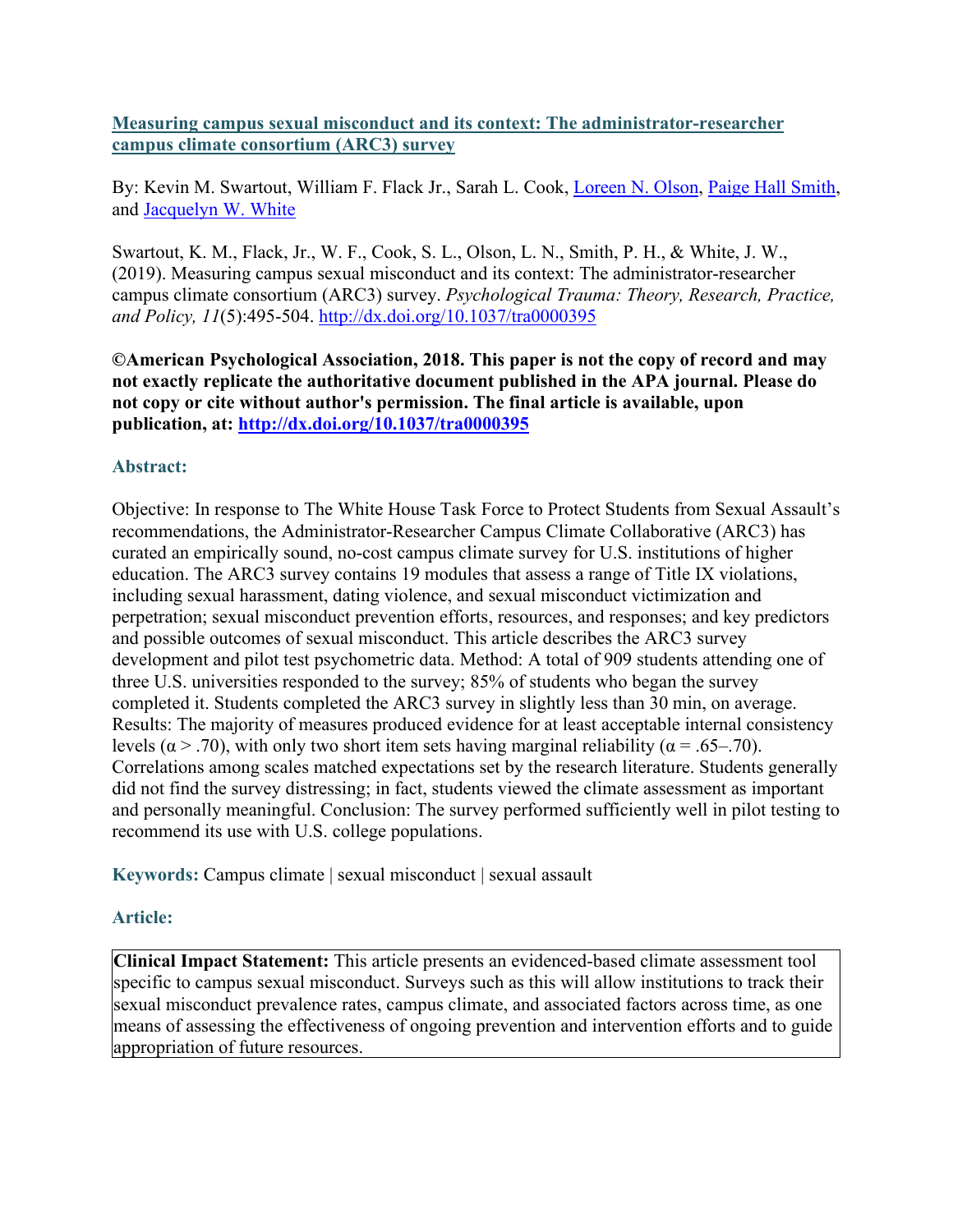Campus sexual violence prevention became a national priority after the U.S. Department of Education's Office of Civil Rights under the former administration issued a widely circulated *Dear Colleague Letter* in 2011 to clarify how and why sexual assault violates Title IX, and former President Obama and Vice President Biden created the White House Task Force to Protect Students from Sexual Assault (2014). U.S. institutions of higher education rushed to respond to a changing regulatory landscape, public outcry, and student safety concerns. Some states responded by mandating that institutions assess campus climate regarding sexual misconduct (Kohl-Welles, 2015; LaValle, 2015). This article describes the development and basic psychometric properties of the Administrator Researcher Campus Climate Collaborative  $(ARC3)$  survey: a no-cost, evidence-based campus climate measure.<sup>[1](#page-1-0)</sup>

Sexual violence is a public-health epidemic with negative mental and physical health outcomes for survivors (Black et al., 2011) and potential perpetrators (Brennan, Swartout, Cook, & Parrott, 2017). It is endemic among college students, who appear to be at greatest risk early in their college careers (Cranney, 2015; Flack et al., 2008; Kimble, Neacsiu, Flack, & Horner, 2008). No group of students is invulnerable, but risk appears to vary along dimensions of diversity, including race, ethnicity, sexual orientation, socioeconomic status, and ability (Hipp & Cook, in press). The Bureau of Justice Statistics Campus Climate Survey Validation Study found that 21% of college women reported experiencing sexual assault since entering college and 34% across their lifetimes (Krebs et al., 2016). The Obama-Biden White House Task Force encouraged institutions to conduct campus climate assessments to better understand how sexual violence affects their students and assess local prevention efforts. A different presidential administration is now in place, but campus sexual violence prevention remains a central focus in higher education due to ongoing Title IX investigations, Title IX lawsuits filed by alleged victims and perpetrators against institutions of higher education, and nationwide student advocacy.

Campus climate surveys related to sexual misconduct<sup>[2](#page-1-1)</sup> are important for several reasons and serve multiple purposes. The decision to implement a campus climate survey is a policy decision that conveys the institution's awareness of sexual misconduct to students, their parents, and the surrounding community. Designed well, and with adequate resources for creative marketing and incentives, they serve as an intervention to help educate students about the full range of sexual misconduct, institutional policies, and available resources. Such surveys provide institutions with an understanding of sexual misconduct by establishing a baseline estimate of experiences. Against this baseline, institutions can monitor changes in sexual misconduct incidence rates and explore the impact of campus prevention efforts or policy changes. Climate surveys can provide institutions with student perceptions of institutional effectiveness related to safety and security, advocacy and victim services, and institutional integrity. They are important in understanding behavioral norms of student bodies, which may vary considerably within and between institutions. Climate surveys may reveal traditionally unquestioned student or institutional traditions that promote sexual misconduct (e.g., athletic tailgate parties, Greek events), that can be targeted for change. Ultimately, a sound climate survey can provide actionable information

<span id="page-1-0"></span><sup>&</sup>lt;sup>1</sup> Available upon request a[t http://campusclimate.gsu.edu.](http://campusclimate.gsu.edu/)

<span id="page-1-1"></span><sup>&</sup>lt;sup>2</sup> We use the phrase "sexual misconduct" throughout this article and the ARC3 survey materials to encompass all physical or nonphysical conduct of a sexual nature in the absence of clear, knowing and voluntary consent. Examples of sexual misconduct include sexual or gender-based harassment, stalking, dating violence, and sexual violence.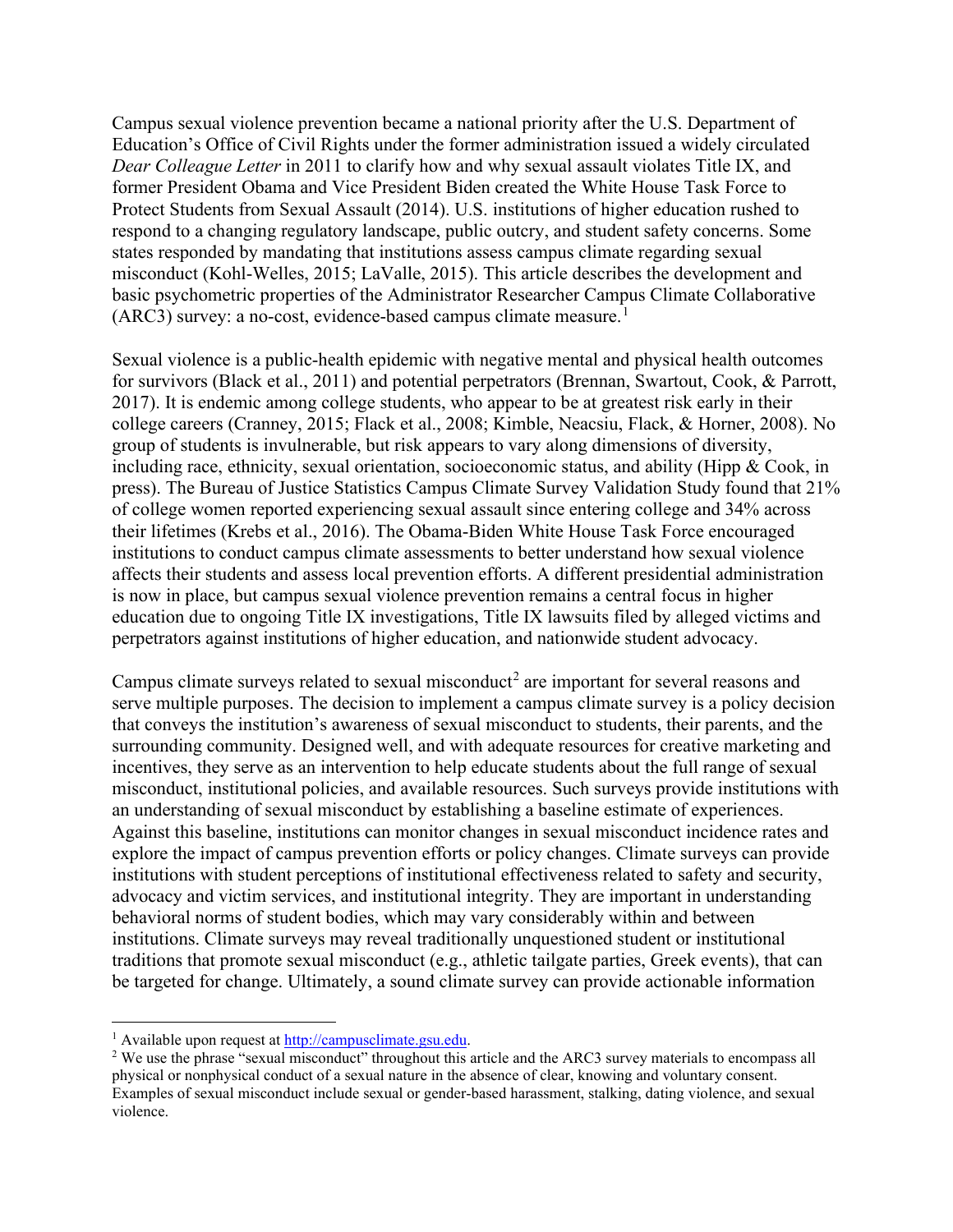across a campus' social ecology (e.g., individual, group, institution) regarding sexual misconduct (Campbell, Dworkin, & Cabral, 2009).

Although many institutions have recently implemented, or are planning to implement, climate surveys on sexual misconduct for the first time, such efforts are not new. The American College Health Association (2016) developed a climate survey to assess sexual misconduct during the 1998–1999 academic year, which was first implemented in 2000. A number of other groups have developed and implemented conceptually similar climate surveys over the last three years—also in response to the White House Task Force Report to Protect Students from Sexual Assault (2014). Wood, Sully, Kammer-Kerwick, Follingstad, and Busch-Armendariz (2017) conducted an extensive review of campus climate surveys concerning sexual misconduct, with side-by-side comparisons of 10 different surveys, including the ARC3 Survey. The ARC3 survey compared favorably with the others, in part due to the wide scope of assessment and the integration of existing, validated measures of sexual misconduct (Wood et al., 2017).

# **The ARC3 Survey**

The ARC3 survey is unique among campus climate surveys, in part because it was developed by researchers with expertise in gender-based violence in close collaboration with student affairs personnel—including those with expertise in Title IX, student conduct policies, and student services such as counseling, victim services, and emergency housing. The ARC3 group established eight principles to guide survey development: (1) inclusiveness, mutual respect, and collaboration; (2) an iterative and transparent survey development process; (3) research independence and integrity; (4) use of the best scientific evidence in survey development; (5) equal focus on victimization and perpetration; (6) a civil rights approach grounded in Title IX; (7) adherence to principles of The Belmont Report; and (8) sensitivity to the unique issues faced by diverse populations and higher education institutional types.

As we detail in the following section, the ARC3 survey was created by adapting portions of existing surveys already known to be reliable and valid measures of each respective construct. This process involved group discussions about extant climate surveys (e.g., Massachusetts Institute of Technology, 2014; McMahon, Stepleton, & Cusano, 2014) and how each might be improved based on the empirical literature. Measures, subscales, and items were chosen based on consensus among researchers and administrators regarding the types of sexual misconduct to be addressed, as well as the factors most clearly related to the causes and consequences of sexual misconduct on college and university campuses. Focus extended beyond campus sexual assault to include other gender-based violations based upon recent changes to Title IX, namely sexual harassment, stalking, and dating violence. Additionally, the survey goes beyond a focus on victimization by including questions about perpetration, based on the assumption that prevention efforts should be directed at perpetrators. The overarching goal was to curate a document that reflects best practices, is adaptable for specific institutional needs, and is ultimately aimed to support student safety and well-being.

We expected interrelations between ARC3 survey subscales to mirror effects found in previous research on these topics. Specifically, we expected the respective measures of violence perpetration to positively correlate (White, McMullin, Swartout, Sechrist, & Gollehon, 2008).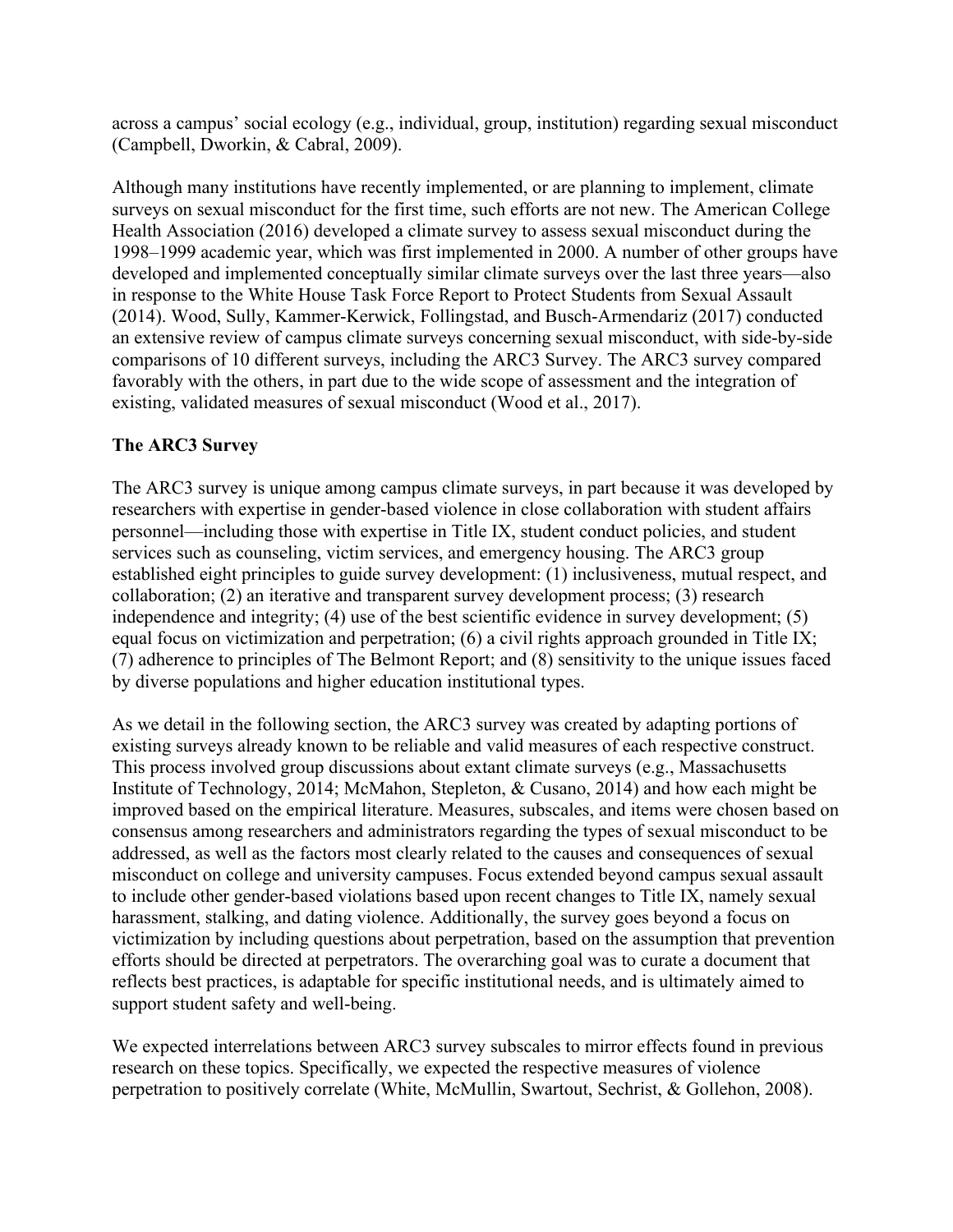We also expected positive relationships between peer norms supporting gender-based violence and perpetration of sexual violence, dating violence, and stalking (DeKeseredy, 1988; Fox, Nobles, & Akers, 2011; Schwartz, DeKeseredy, Tait, & Alvi, 2001). We expected academic disengagement to negatively relate with academic satisfaction, general life satisfaction, and mental health, and to positively relate with binge drinking (Karen, Wei, & Scott, 2017; Hanisch & Hulin, 1990; Ng, Huebner, & Hills, 2015). Additionally, we expected mental health to positively relate with both general life satisfaction and academic satisfaction (Karen et al., 2017; Lounsbury, Saudargas, Gibson, & Leong, 2005); and we expected general life satisfaction to positively relate with academic satisfaction and negatively relate with binge drinking (Karen et al., 2017; Lounsbury et al., 2005). Previous research has found differing relations between binge drinking and academic satisfaction, life satisfaction, and mental health, with multiple studies suggesting a significant relation for women but not men (Bartoli et al., 2014; Murphy, Hoyme, Colby, & Borsari, 2006; Murphy, McDevitt-Murphy, & Barnett, 2005).

We also assessed relations among student awareness and perceptions of campus climate, institutional responses, and campus safety, although these constructs are not commonly assessed in the empirical literature. We hypothesized positive correlations between student awareness of campus resources, knowledge of how to report sexual misconduct, sense of safety on campus, and perception that sexual misconduct is not a part of their campus life. Additionally, we hypothesized that student perceptions that their peers would respond negatively to reports of gender-based violence will negatively correlate with each of the aforementioned factors.

# **Method**

### Survey Development Process

The ARC3 group examined the strengths and limitations of the White House Task Force to Protect Students from Sexual Assault (2014) recommendations, discussed sexual misconduct and other forms of interpersonal misconduct, and reviewed extant climate surveys (e.g., Massachusetts Institute of Technology, 2014; McMahon et al., 2014). The ARC3 survey content was determined by consensus among researchers and administrators regarding the scope of campus sexual misconduct and factors most clearly related to the causes and consequences of sexual misconduct. Ultimately, the group of experts determined sexual misconduct was broader than sexual assault, also including sexual harassment, stalking, and dating violence. Survey items were adapted largely from existing measures with established, strong psychometric properties. Many authors of the adapted surveys either were members of the ARC3 group or closely consulted regarding adaptation of their measures. The module-based format allows users to assess the constructs most relevant to their campus environments.

### Pilot Psychometric Study

The purpose of this pilot study was to demonstrate the length, internal consistency, and preliminary convergent validity of the ARC3 survey. Specifically, we calculated the average time students took to complete the survey, internal reliabilities for the measures or partial measures within each module, correlations among measures expected based on the research literature, and impact of survey participation on students. At the outset, we determined that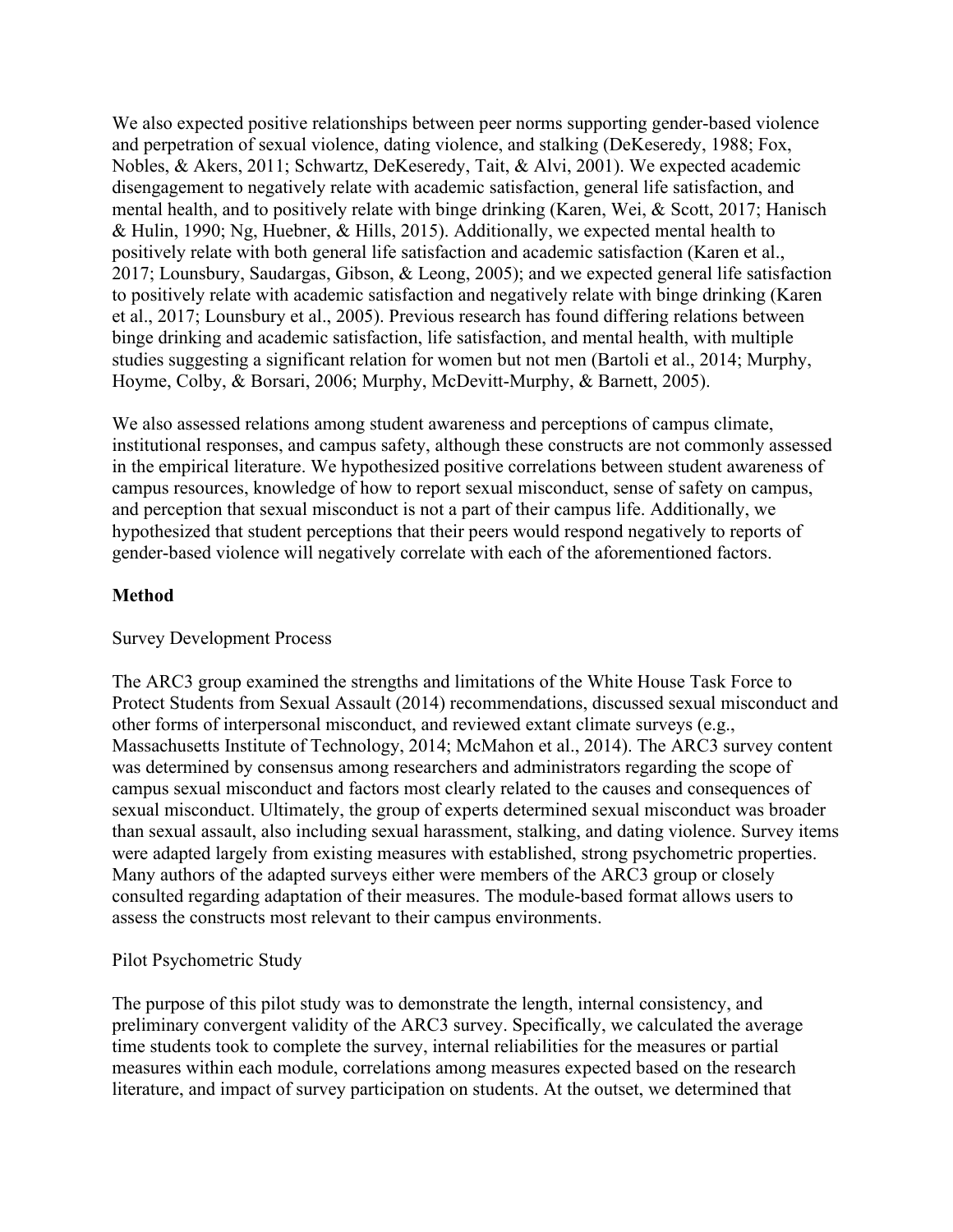reporting rates or other descriptive statistics regarding sexual misconduct would be outside the scope of this pilot psychometric investigation; in part, because there is a strong researchliterature base to be consulted for this information (cf. Bonomi et al., 2012; Clodfelter, Turner, Hartman, & Kuhns, 2010; Devries et al., 2014; Fisher, Cullen, & Turner, 2000; Stoner & Cramer, 2017; Tharp et al., 2013). Entering the pilot testing phase, we expected (1) survey completion would take less than 30 min, (2) internal reliabilities would be adequate for each construct assessed based on past research using the adapted scales, (3) correlations among measures would be low to moderate in magnitude and in expected directions, and (4) most respondents would report low levels of distress in response to the survey, that their participation was personally meaningful, and the topic was important.

### Participants

A total of 909 students across three university campuses (two public, one private) in the Eastern U.S. responded to the survey.<sup>[3](#page-4-0)</sup> The three institutions were selected for the pilot study because they are home to ARC3 members and are diverse in regard to institution type (i.e., public and private) and geographic location within the United States. Participating students were 23.8 (*SD* = 7.8) years of age on average. Most (62.0%) identified as women, with 19.4% identifying as men, 0.6% as genderqueer/gender nonconforming, 0.3% a gender not listed, and 17.7% no response. A majority identified their race/ethnicity as White/Caucasian (61.6%), with 11.0% identifying as Black/African American, 7.2% as Asian or Asian American, 3.6% as Hispanic or Latina/o, 1.1% as Native American or Alaskan Native, 0.4% as Hawaiian or Pacific Islander, 2.1% as Other, and 17.8% no response. Most identified their sexual orientation as heterosexual/straight (72.2%), with 4.3% identifying as bisexual, 1.4% as lesbian, 1.3% asexual, 1.1% as queer, 0.8% as gay, 1.1% a sexual orientation not listed, and 17.8% no response. Year in school was more evenly distributed, with 14.6% first-year undergraduates, 15.7% second-year, 16.4% third-year, 15.1% fourth-year, 3.7% fifth or more year, 16.1% graduate student, and 0.7% professional student. A plurality of students lived in off-campus housing (29.0%) followed by on-campus residence hall/dormitory (27.8%), with the remainder in other on-campus housing (apartment or house; 8%), at home with parent(s) or guardian(s; 6.7%), other off-campus housing (5.1%), and 2.9% each in a fraternity or sorority house, and 17.6% did not respond.

#### Measures

Measures and partial measures were chosen by the ARC3 group to assess sexual harassment, stalking, dating violence, sexual misconduct, and related factors. The survey contains a series of 19 modules each based on the type of sexual misconduct or climate-related factor assessed (see Table 1). This module-based format allows institutions to easily adapt the general content of the survey for their individual campus needs. Measures chosen for ARC3 survey modules had previously demonstrated strong psychometric properties (internal consistencies from both past research applications and within the ARC3 pilot testing are included in Table 2). Both complete and partial measures are described here as they appear within survey modules, and the order of modules is given here as it appears in the survey. Modules 6, 13, 15, and 17 each included one attention-check item adapted from the University of Oregon Sexual Violence Survey (Gomez,

<span id="page-4-0"></span><sup>&</sup>lt;sup>3</sup> The survey was also piloted at a fourth institution, albeit with significant differences from the version used in the present study, and those results are reported in Rosenthal, Smidt, and Freyd (2016).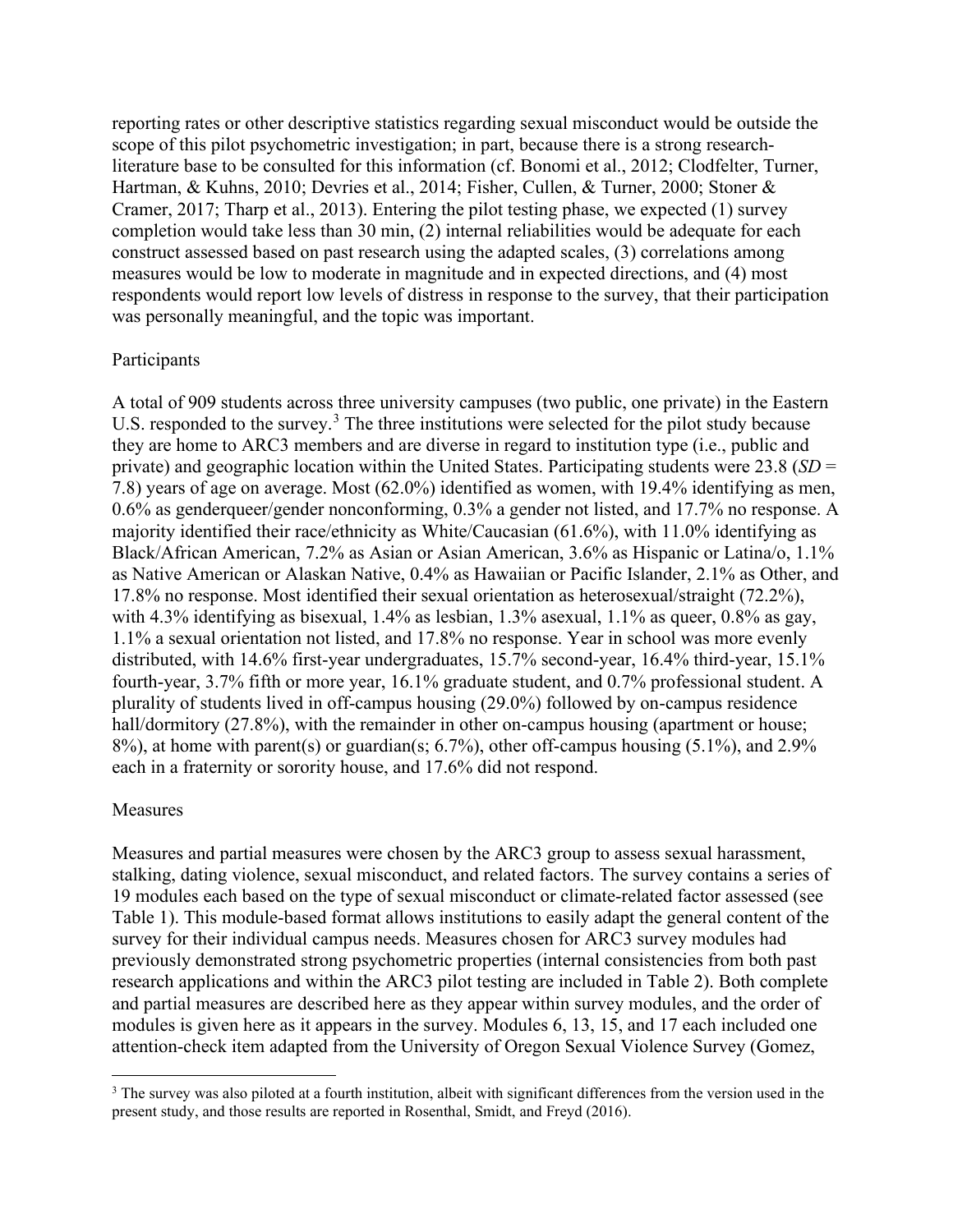Rosenthal, Smith, & Freyd, 2015). Full descriptions of each module are available as online supplements to this article.

| Module                                                                                           | Source(s)                                                                  |
|--------------------------------------------------------------------------------------------------|----------------------------------------------------------------------------|
| 1. Possible outcomes                                                                             | Diener, Emmons, Larsen, & Griffin (1985); Hanish and Hulin                 |
|                                                                                                  | (1990); Lent, Singley, Sheu, Schmidt, & Schmidt (2007);                    |
|                                                                                                  | Ramos (2000); Rebelez & Furlong (2013); Ware &                             |
|                                                                                                  | Sherbourne (1992);                                                         |
| 2. Alcohol use                                                                                   | National Institute on Alcohol Abuse and Alcoholism (2003)                  |
| 3. Peer norms                                                                                    | DeKeseredy and Kelly (1995)                                                |
| 4. Perceptions of campus climate regarding sexual misconduct McMahon, Stepleton, & Cusano (2014) |                                                                            |
| 5. Sexual harassment by faculty/staff                                                            | Fitzgerald, Magley, Drasgow, & Waldo (1999)                                |
| 6. Sexual harassment by students                                                                 | Fitzgerald, Gelfand, & Drasgow (1995); Nukulkij (2011)                     |
| 7. Stalking victimization                                                                        | Centers for Disease Control and Prevention (2011)                          |
| 8. Stalking perpetration                                                                         | Cupach & Spitzberg (2004)                                                  |
| 9. Dating violence victimization                                                                 | Hamby (2016); Smith, Earp, & DeVellis (1995)                               |
| 10. Dating violence perpetration                                                                 | Hamby $(2016)$                                                             |
| 11. Sexual violence victimization                                                                | Koss et al. (2007)                                                         |
| 12. Sexual violence perpetration                                                                 | Koss et al. (2007)                                                         |
| 13. Institutional responses                                                                      | Defense Equal Opportunity Management Institute (2014);                     |
|                                                                                                  | Massachusetts Institute of Technology, 2014                                |
| 14. Peer responses                                                                               | Ullman, Relyea, Sigurvinsdottir, & Bennett (2018); Smith &<br>Freyd (2017) |
| 15. Consent                                                                                      | Humphreys & Brousseau (2010)                                               |
| 16. Bystander intervention                                                                       | Banyard, Moynihan, Cares, & Warner (2014)                                  |
| 17. Campus safety                                                                                | Cortina, Swan, Fitzgerald, & Waldo (1998); McMahon et al.                  |
|                                                                                                  | (2014)                                                                     |
| 18. Demographics                                                                                 | McMahon et al. (2014)                                                      |
| 19. Reactions to the survey                                                                      | DePrince & Freyd (2006)                                                    |

**Table 1.** Modules of the ARC3 Campus Climate Survey

*Note.* Please see online appendix for full module descriptions.

#### Procedures

Similar procedures were used across the three pilot sites. Following approval from the respective institutional review boards, an e-mail containing a brief description of the pilot study and a link to the survey was sent to students currently enrolled at each campus. The e-mail was sent to the entire student population at one campus, to a randomly selected half of the student population at the second campus, and to the psychology department research subject pool at the third campus. The scope of this pilot study, therefore, was not that of a typical full-scale campus climate survey. The Campus Climate Validation Study (Krebs et al., 2016) is a strong source for expected response rates for a full climate survey implementation. Data collection took place between the last month of the spring semester and the end of the summer session of 2015. The first part of the survey contained a detailed description of the pilot study, information about costs and benefits of participation, rights of research participants, and a request for informed consent. Respondents indicated that they were at least 18 years of age by clicking on the link to the survey questions. One of the pilot institutions offered respondents the chance to win one of ten \$50 prizes chosen randomly from among survey completers; another incentivized respondents with course credit; and the third offered no incentive for survey participation.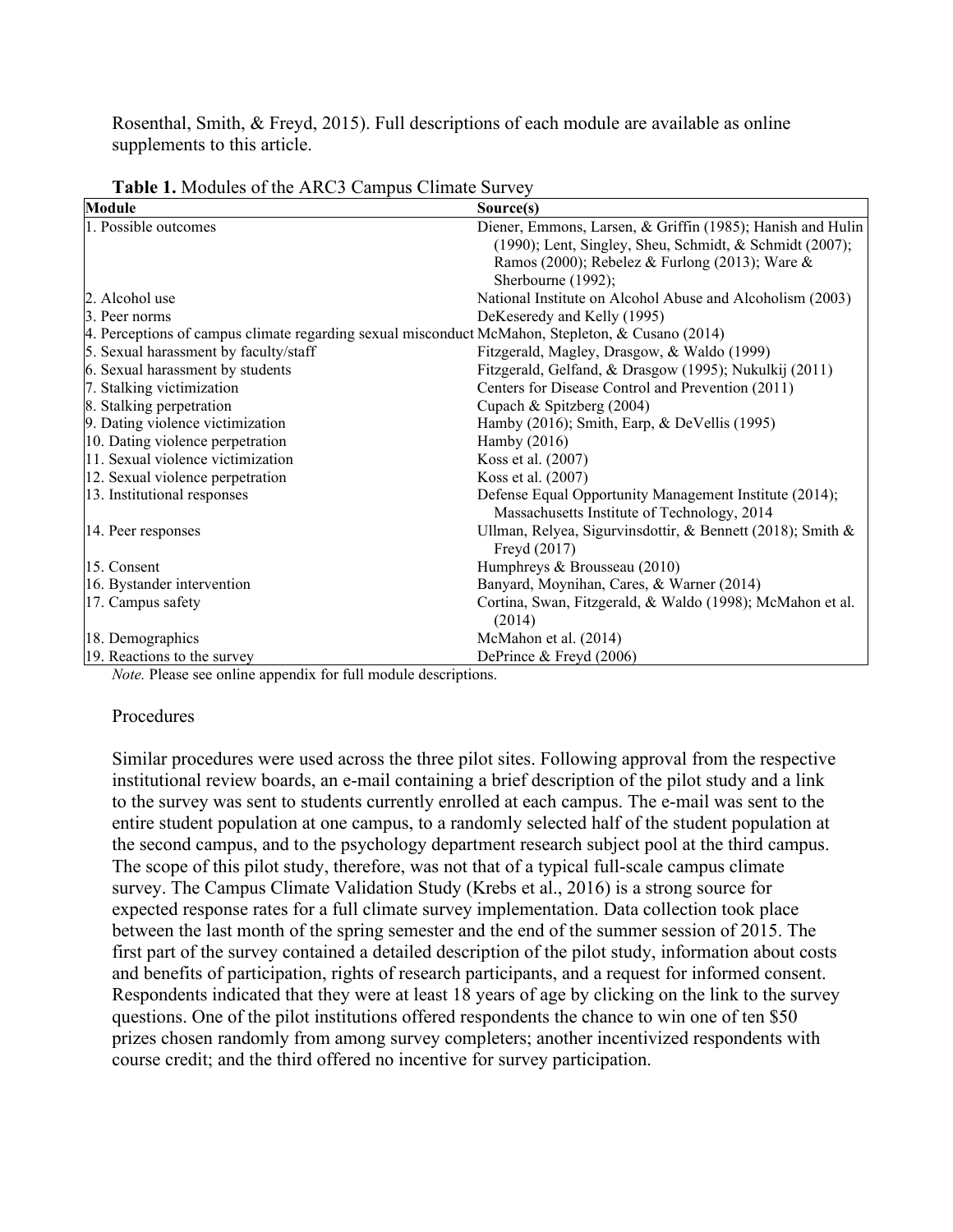|                                                                      | Past $\alpha$            | Current $\alpha$ |
|----------------------------------------------------------------------|--------------------------|------------------|
| Strong                                                               |                          |                  |
| Perceptions of campus climate regarding sexual misconduct (module 4) | N/A                      | .93              |
| Sexual harassment by faculty/staff (module 5)                        | $.79 - .97$ <sup>a</sup> | .95              |
| Sexual harassment by students (module 6)                             | N/A                      | .95              |
| Stalking perpetration (module 8)                                     | .82 <sup>b</sup>         | .95              |
| Sexual violence victimization (module 11)                            | .89 <sup>c</sup>         | .92              |
| Sexual violence perpetration (module 12)                             | $.89 - .93d$             | .94              |
| Bystander intervention (module 16)                                   | .82 <sup>e</sup>         | .94              |
| Campus safety (module 17)                                            | .91 <sup>f</sup>         | .91              |
| Good                                                                 |                          |                  |
| Possible outcomes/academic satisfaction (module 1)                   | .87 <sup>g</sup>         | .86              |
| Possible outcomes/satisfaction with life (module 1)                  | .74 <sup>h</sup>         | .89              |
| Possible outcomes/general mental health/well-being (module 1)        | $.85^{\rm i}$            | .82              |
| Knowledge of campus sexual misconduct resources (module 4)           | N/A                      | .86              |
| Awareness about campus community resources (module 4)                | N/A                      | .85              |
| Sexual harassment by students/virtual sexual harassment (module 6)   | N/A                      | .83              |
| Stalking victimization (module 7)                                    | N/A                      | .89              |
| Dating violence victimization (module 8)                             | .96 <sup>j</sup>         | .89              |
| Dating violence perpetration (module 9)                              | N/A                      | .87              |
| Peer responses/turning against (module 14)                           | $.82 - .90k$             | .84              |
| Peer responses/general anticipated responses (module 14)             | .89 <sup>k</sup>         | .85              |
| Acceptable                                                           |                          |                  |
| Possible outcomes/academic disengagement (module 1)                  | .76 <sup>1</sup>         | .75              |
| Peer norms/social support (module 3)                                 | .60 <sup>m</sup>         | .73              |
| Peer norms/informational support (module 3)                          | .70 <sup>m</sup>         | .74              |
| Peer responses/positive support (module 14)                          | $.74 - .85$ <sup>k</sup> | .74              |
| Consent (module 15)                                                  | .87 <sup>n</sup>         | .76              |
| Marginal                                                             |                          |                  |
| Possible outcomes/academic disengagement (module 1)                  | .60 <sup>1</sup>         | .69              |
| Perceptions of sexual misconduct on campus (module 17)               | .57 <sup>f</sup>         | .65              |

**Table 2.** Sub-Scales Grouped by Estimated Reliability as Part of the ARC3 Survey

<sup>a</sup> Fitzgerald et al. (1999). <sup>b</sup> Cupach and Spitzberg (2004). <sup>c</sup> Koss and Gidycz (1985). <sup>d</sup> Swartout, Swartout, Brennan, and White (2015). <sup>e</sup> McMahon et al. (2014). <sup>f</sup> Banyard et al. (2014). <sup>g</sup> Lent et al. (2007). <sup>h</sup> López-Ortega, Torres-Castro, and Rosas-Carrasco (2016). <sup>i</sup> McHorney, Ware, Lu, and Sherbourne (1994). <sup>j</sup> Hamby (2016). <sup>k</sup> Ullman et al. (2018). <sup>1</sup> Rebelez and Furlong (2013). <sup>m</sup> Franklin, Bouffard, and Pratt (2012). <sup>n</sup> Humphreys and Brousseau (2010).

### **Results**

### Internal Reliability of the Final Survey

Reliability estimates were similar across pilot sites; therefore, we base our findings on the overall estimates. These results suggest that a majority of the scales included in the ARC3 survey have strong internal reliability (18 out of 25 at .80 or above), whereas a minority fell into acceptable (5 between .70 and .79) or marginal (2 between .60 and .69) ranges. As described in Table 2, most internal reliability estimates from the current study were similar to those found in past research. Interestingly, respective estimates for the stalking perpetration, bystander intervention, life satisfaction, and peer social support items were notably higher in the current study compared with past research we reviewed; and the estimate for the consent knowledge items was the only one that was notably lower.

Correlations Among Measures in the Final Survey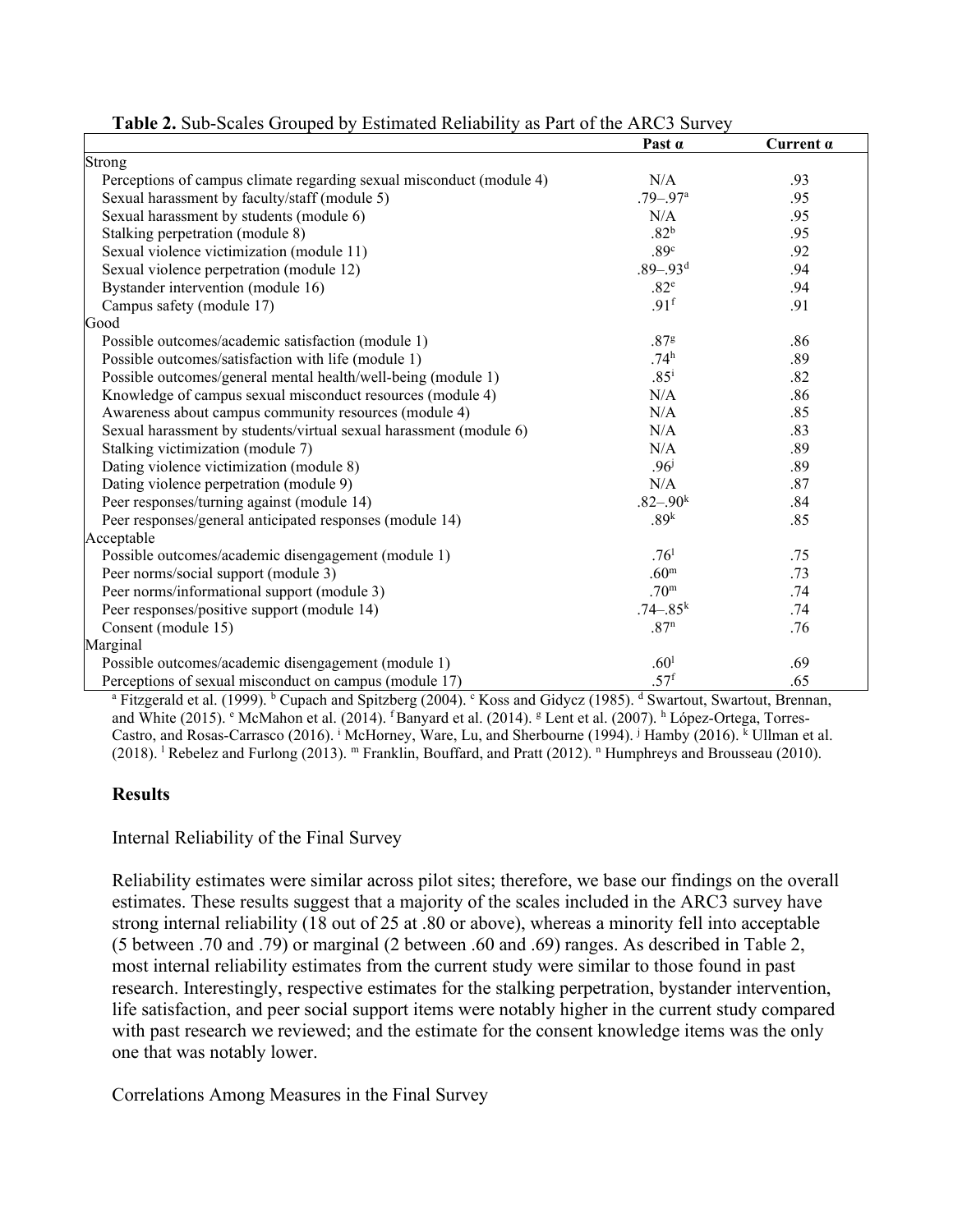We calculated correlations among modules and submodules that we expected to relate based on the extant empirical literature. As with the reliability estimates, correlation estimates for individual pilot sites were similar. Point biserial correlations among measures of possible outcomes (module 1: academic satisfaction, academic dissatisfaction, life satisfaction, overall health, and alcohol consumption) are reported in Table 3. The pattern of low to moderate correlations suggests that the measures are associated, as expected, but that they do not overlap to a degree sufficient to suggest any should be eliminated or combined. Previous research has found mixed relations between alcohol use and life satisfaction indicators (e.g., Murphy et al., 2005), which was also suggested here with nonsignificant correlations.

| <b>Measure</b>         | Academic<br>satisfaction | Life<br>satisfaction | <b>General</b><br>mental health | <b>Binge</b><br>drinking |
|------------------------|--------------------------|----------------------|---------------------------------|--------------------------|
| Academic Disengagement | $-19**$                  | $-.26**$             | $-.30**$                        | $.24**$                  |
| Academic satisfaction  |                          | $.28**$              | $.25**$                         | $-.07$                   |
| Life satisfaction      |                          |                      | $.59**$                         | $-.03$                   |
| General mental health  |                          |                      |                                 | $-.04$                   |
| Binge drinking         |                          |                      |                                 | $\sim$                   |
| ** $p \leq .01$ .      |                          |                      |                                 |                          |

|  | <b>Table 3.</b> Correlations Among Measures of Possible Outcomes and Alcohol Consumption |  |  |
|--|------------------------------------------------------------------------------------------|--|--|
|  |                                                                                          |  |  |

Correlations among measures of peer norms supporting sexual misconduct (module 3: peer social support, peer informational support) and sexual misconduct perpetration (module 8: stalking; module 10: dating violence; module 12: sexual violence) are reported in Table 4. Both peer support subscale scores, representing peer social and informational support for sexual misconduct, correlated positively and significantly with stalking, dating violence, and sexual violence perpetration.

| Table 4. Correlations Among Peer Norms Supporting Gender-Based Violence and Perpetration |  |  |  |
|------------------------------------------------------------------------------------------|--|--|--|
|------------------------------------------------------------------------------------------|--|--|--|

|                            | Peer informational |                | Dating violence | <b>Sexual violence</b> |
|----------------------------|--------------------|----------------|-----------------|------------------------|
| <b>Measure</b>             | support            | Stalking perp. | perp.           | perp.                  |
| Peer social support        | $.54**$            | $.20**$        | $13*$           | $17**$                 |
| Peer informational support |                    | $.23**$        | $.16**$         | $18**$                 |
| Stalking perp.             |                    |                | $.30**$         | $.24**$                |
| Dating violence perp.      |                    |                |                 | .07                    |

*Note*. Perp. = perpetration.

 $* p < .01.*p < .001.$ 

Correlations among measures of perceptions of campus climate regarding sexual misconduct (module 4), institutional responses (module 13), and campus safety (module 17) largely supported our hypotheses and are detailed in Table 5. Of particular importance, perceived quality of institutional response was positively related with students' sense of safety on their campus, knowledge of how to report sexual misconduct on their campus, and understanding their specific campus resources (e.g., campus counseling services).<sup>[4](#page-7-0)</sup> Quality of institutional response was negatively related with students' perceptions that reporting sexual misconduct would draw a negative response from peers, and it was weakly and negatively related with the perception that sexual misconduct is not part of life on campus. Students' knowledge of the sexual misconduct

<span id="page-7-0"></span><sup>4</sup> The ARC3 recommends this module be modified to match local campus resources.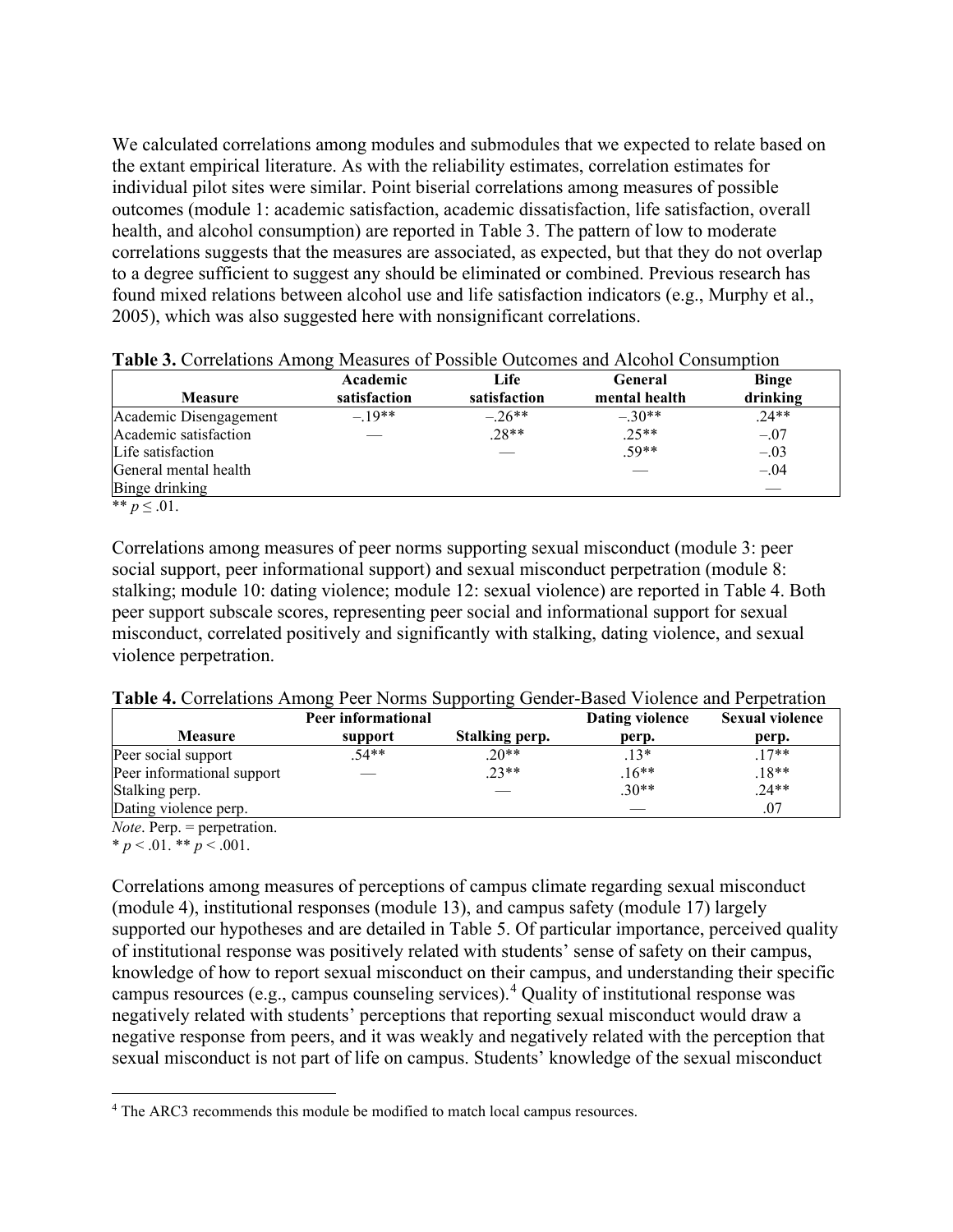reporting process positively correlated with both awareness of campus resources and sense of safety on campus. Contrary to our expectations, students' perceptions that sexual misconduct is not part of life on their campus was not significantly related with their knowledge of reporting options, awareness of resources, or perceptions of peer responses.

| Misconduct, Institutional Responses, and Campus Safety |           |                  |               |                        |                  |
|--------------------------------------------------------|-----------|------------------|---------------|------------------------|------------------|
|                                                        |           |                  | Negative peer |                        | $SMa$ not a part |
| <b>Measure</b>                                         | Knowledge | <b>Awareness</b> | response      | <b>Sense of safety</b> | of campus life   |
|                                                        |           |                  |               |                        |                  |

**Table 5.** Correlations Among Measures of Perceptions of Campus Climate Regarding Sexual

|                        |           | Negative peer    |          |                        |                |
|------------------------|-----------|------------------|----------|------------------------|----------------|
| <b>Measure</b>         | Knowledge | <b>Awareness</b> | response | <b>Sense of safety</b> | of campus life |
| Institutional response | $30**$    | $.28**$          | $-.55**$ | $.46**$                | $-.09*$        |
| Knowledge              |           | $.58**$          | $-.25**$ | $.24**$                | .07            |
| Awareness              |           |                  | $-.20**$ | $.23**$                | .06            |
| Negative peer response |           |                  |          | $-35**$                | .04            |
| Sense of safety        |           |                  |          |                        | $-.30**$       |

 $a$  SM = Sexual misconduct.

 $* p < .05.$  \*\*  $p < .001.$ 

### Reactions to the Survey

A plurality of students  $(31.7%)$  rated the distress they felt while responding to the survey questions as "neutral" compared with other things they encounter in day-to-day life; the second most endorsed response was "much less distressing" at 20.4%. A majority of students (56.4%) indicated that assessing the impact of sexual misconduct is "definitely important," with no one reporting that asking about sexual misconduct was not important to any degree. Finally, a majority of students (54.6%) found participating in this study personally meaningful. Figures that further illustrate these results are available as online supplements to this article.

Additional open-ended responses were qualitatively analyzed to determine prevailing themes. The purpose of the open-ended questions was to collect students' responses to the survey, rather than develop a theory or understand a more general lived experience. We used the Sort and Sift, Think and Shift qualitative data analysis approach (Fryer et al., 2016; Maietta, 2011)—which often privileges the direct quotation for illustration, rather than a generalized theme or code—to analyze students' qualitative responses. Using this approach, we first created an inventory of all open-ended responses; we then used the Network Diagram feature in Atlas.TI (Version 7) qualitative data analysis software to visualize all responses within a single diagram. These processes helped us to uncover general patterns among the students' reactions and ultimately select representative responses. Students' comments were largely positive and almost exclusively addressed the institutions' responses to sexual misconduct, rather than the content of the ARC3 survey. One student noted: "[the institution] greatly improved on their reporting of sexual misconduct in the past year"; another responded: "Thanks for caring. I'm a commuter student but know how active [the institution] is with awareness of sexually aggressive events. I wish my undergrad would have been as proactive." Many offered constructive feedback to the institution regarding sexual misconduct resources, reporting, and investigations. One student remarked that they would like to see incoming students "have all the information before the new student starts school so that they know beforehand where to go for help," which supports the notion of campus climate surveys as prevention or intervention efforts. Another student was more critical of campus programming: "The mandatory information session is a little hostile towards people who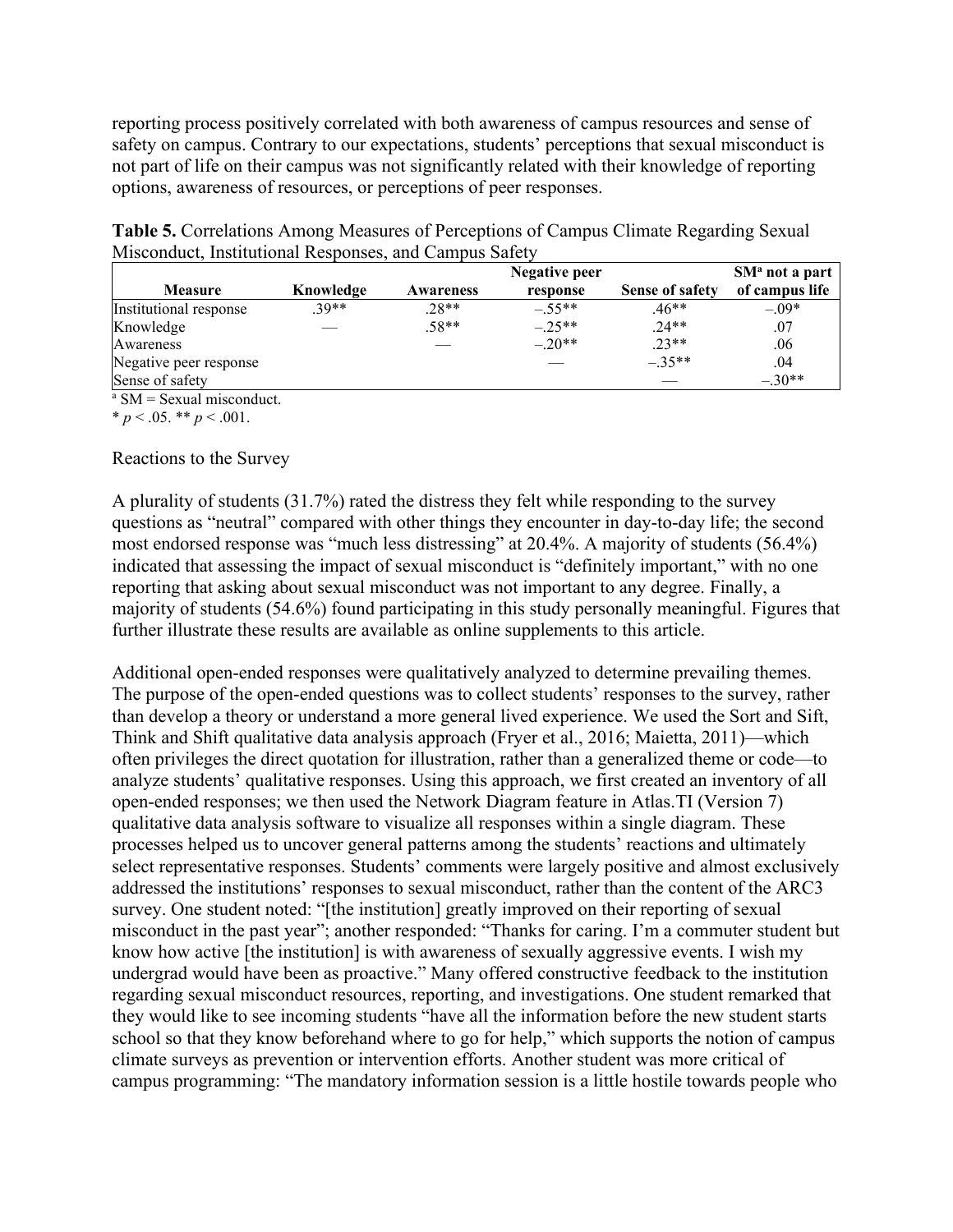have already experienced sexual misconduct. There should be an opt-out option for people who don't want to relive their experience."

Completion Rates and Timing

Of the 909 students who responded to the survey, 773 (85.0%) completed all 19 modules; 93.2% of the students who spent at least 12 min on the survey ultimately completed all the modules. The average time for completion across all respondents, including survey introduction and informed consent, was just under one half hour ( $M = 29:50$  $M = 29:50$  $M = 29:50$ ,  $SD = 16:30$ ; minutes:seconds).<sup>5</sup> Students who reported one or more types of victimization took slightly more time (*M* = 30:58,  $SD = 17:02$ ), and those who did not took slightly less ( $M = 27:12$ ,  $SD = 14:51$ ); this is due to the fact that students who reported experiencing sexual misconduct saw additional items related to the context of the misconduct and their reporting experiences.

Changes to the Survey Based on Pilot Results

Although the survey generally functioned well from a psychometric standpoint, we made minor changes to two modules based on the pilot results, and one additional module based on external developments in measurement. Two items that appeared in module 4 (perceptions of campus climate) were weakly correlated with the total score  $(r = .25$  and .38); removing these items increased internal reliability of the scale from .68 to .86. A seven-item subscale that initially appeared in module 15 (consent) to measure consent-related behaviors had an unacceptably low internal reliability estimate ( $\alpha = .63$ ), and was thus removed. Finally, although the scales initially included in module 14 (peer responses) functioned well in pilot testing, the original author of those items (from the Social Reactions Questionnaire) completed a revised version of the measure between the pilot test launch and the final survey release. At the behest of the original author, and after reviewing their extensive psychometric testing (Ullman, Relyea, Sigurvinsdottir, & Bennett, 2018), we decided to replace the items in module 14 with the updated scale.

# **Discussion**

The ARC3 survey is a comprehensive, flexible, no-cost option to assess students' perceptions of their college or university's sexual misconduct prevention efforts, resources, and responses; rates of sexual misconduct victimization and perpetration; key predictors (e.g., alcohol use and hostile peer attitudes); and possible outcomes of sexual misconduct (e.g., academic disengagement and peer reactions). Results of pilot tests conducted across three universities suggest the scales within the final survey are internally consistent, and the relations between constructs assessed are largely in line with the extant research literature on those topics, which indicates scales within ARC3 survey generally have strong internal consistency and convergent validity.

Students generally found the survey content important, personally meaningful, and no more distressing than other things they encounter in their day-to-day lives; although, it should be noted that approximately 25% of students reported experiencing some level of distress during the survey. This aligns with previous findings on the impact of participating in research on trauma

<span id="page-9-0"></span><sup>5</sup> Effects of extremely fast (<12 minutes) and slow (>2 hours) completions were removed from estimates.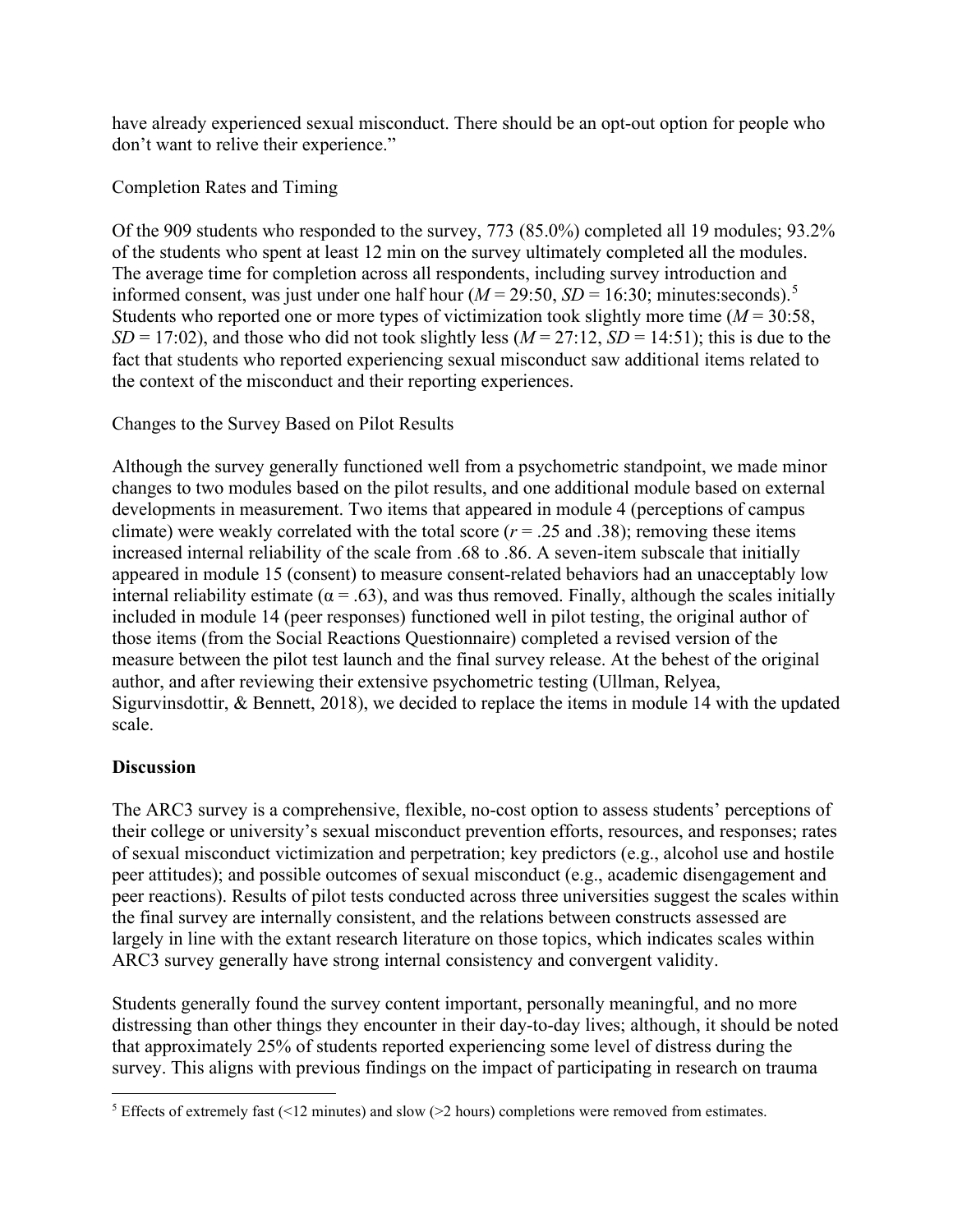and violence; fortunately, Cook and colleagues (2015) found that students who reported distress immediately after participating in a survey on trauma and violence generally reported a return to baseline on a follow-up assessment the next day. This previous study also suggests surveys on trauma and violence do not influence levels of positive affect. No adverse events were reported at any of the three sites in the present pilot study. The survey debriefing was customized at each site to provide students with resources should they find the need for support or counseling.

Open-ended responses collected at the end of the survey most frequently addressed students' perceptions of steps the institution could take to ensure safety. These responses demonstrate some students strongly engaged with the survey content by elaborating regarding campus policies and resources. Another sign of engagement with the ARC3 survey is the 85% completion rate. There are items embedded throughout the modules to assess inattention or random responding, which will help to ensure high data quality.

### Recommendations for Future Survey Use

Each campus that chooses to implement the ARC3 survey should consider the relevance of each module to their student population and campus needs. The collaborative strongly suggests tailoring elements of the survey to fit local conditions and demographics, as well as practices and policies of each campus. Institutions should edit the educational and resource information in module 4 (perception of campus climate), the sexual misconduct reporting options in module 13 (institutional responses), and the demographics (module 18). With specific regard to the demographics, the collaborative also strongly recommends using items that match those of other institutional assessments to facilitate comparison and integration across different student surveys. Survey implementation outside the United States will require additional attention to the relevance of each module, nuances of how the items might be interpreted in different cultural contexts, and if applicable, standard procedures for language translation.

Evidence-based surveys such as the ARC3 allow institutions to track their sexual misconduct prevalence rates, campus climate, and associated factors across time, as one means of assessing the effectiveness of ongoing prevention efforts. Institutions using similar methods and measures will be able to compare their survey results in a collaborative effort to better understand and ultimately reduce sexual misconduct and improve campus climate. In aggregate, this could be an effective means of testing a variety of campus- or community-level prevention efforts, which might otherwise be impossible for a single institution to assess effectively. More work is needed to develop data-sharing protocols and other infrastructure necessary to facilitate this form of large-scale institutional collaboration.

The ARC3 survey assesses both sexual misconduct victimization and perpetration, which distinguishes it from many of the other campus climate surveys that only assess victimization (Wood et al., 2017). The ARC3 position is that meaningful prevention rests on identifying the reasons that sexual misconduct is perpetrated and the environments that foster it. Data on both victimization and perpetration create a strong scientific foundation to inform resource allocation and assess prevention efforts.

Caveats and Limitations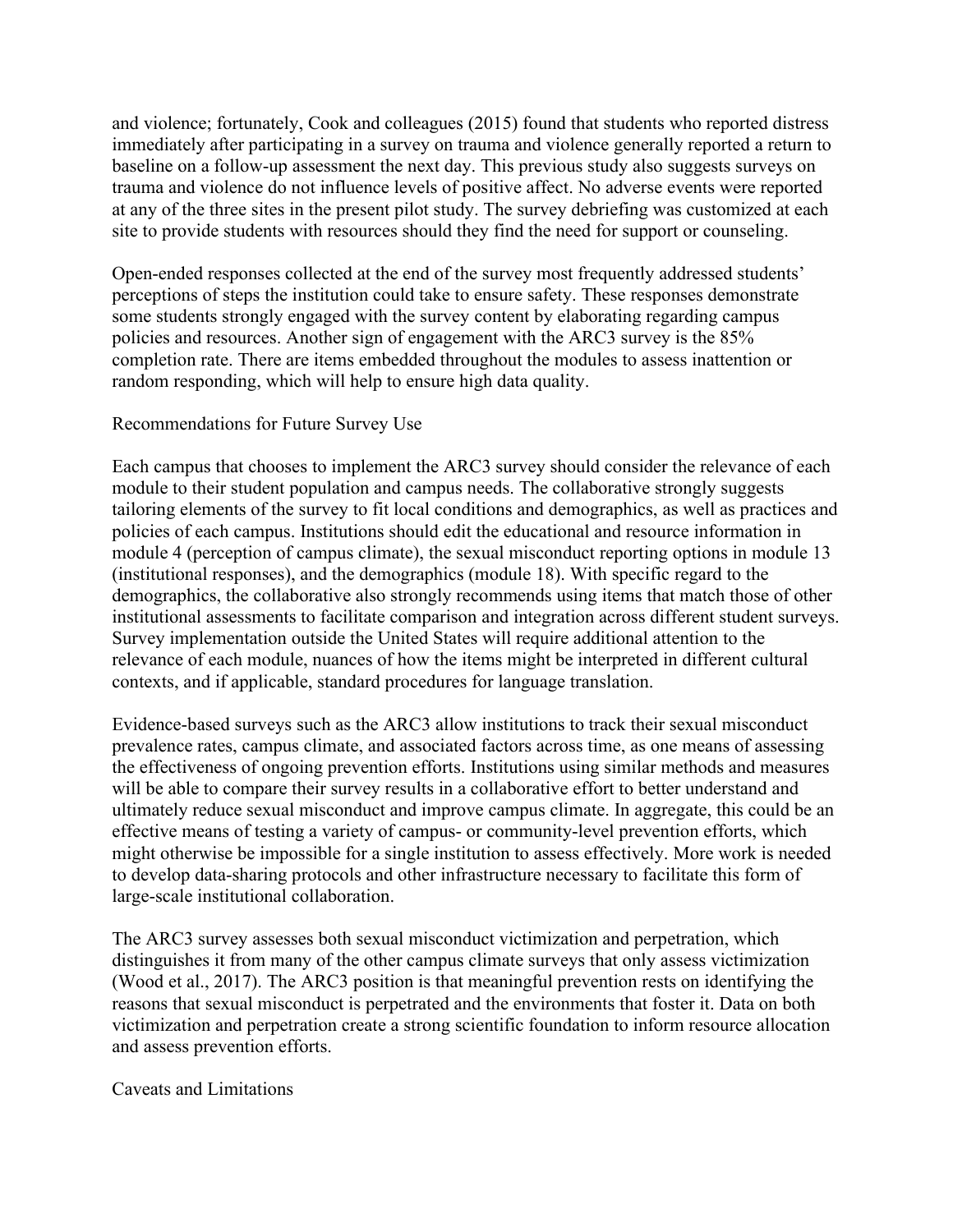The ARC3 survey is comprehensive and thus somewhat long. Overall, 85.0% of participants who began the survey completed it in an average of approximately 30 min. In addition, of the students who spent at least 12 min taking the survey, 93.2% ultimately finished. Only one of the 773 students who completed the survey expressed concern about survey length in response to the open-ended survey reaction item (module 19); it is possible that students deterred by the survey length dropped out before seeing this module. Although the Campus Climate Survey Validation Study (Krebs et al., 2016) recommends climate surveys be less than 20 min, the current results suggest that the ARC3 survey length is not a major deterrent to adequate completion rates. However, the survey does require a moderate time commitment, which underscores the importance of adequate incentives to motivate completion.

Several potentially important elements of campus climate are not included in the ARC3 survey due to the aforementioned length concerns. These included but were not limited to elements related to intersectionality (e.g., Collins & Bilge, 2016), social class, and other aspects of the social ecology (e.g., Campbell et al., 2009). Moreover, as is the case with similar climate surveys, the ARC3 survey does not assess social desirability response bias. The ARC3 group intends to update the survey periodically in line with the shifting landscape that includes campus assessment needs and government mandates. Therefore, additional elements may be added in the coming years, and some current elements may be removed should they be found not maximally useful. In addition, many of the source measures adapted for use within the ARC3 survey may eventually be revised, as occurred during pilot testing, and those revisions will be considered in future iterations of the ARC3 survey. Any such changes would require a process similar to the one used to produce the initial ARC3 survey, focused on the intersecting perspectives of administrators, researchers, and students.

# **Acknowledgements**

Kevin M. Swartout, Department of Psychology, Georgia State University; William F. Flack, Jr., Department of Psychology, Bucknell University; Sarah L. Cook, Department of Psychology, Georgia State University; Loreen N. Olson, Department of Communication Studies, University of North Carolina at Greensboro; Paige Hall Smith, Department of Public Health Education, University of North Carolina at Greensboro; Jacquelyn W. White, Department of Psychology, University of North Carolina at Greensboro.

The meeting to create the ARC3 survey was made possible by a generous donation from the firm of Galarnyk and Associates, Ltd. to the University of Wisconsin Foundation, for the purpose of combating sexual violence and harassment. Please see the list of collaborators who collectively designed the ARC3 survey by following the link in footnote 1.

Correspondence concerning this article should be addressed to Kevin M. Swartout, Department of Psychology, Georgia State University, 140 Decatur Street, Atlanta, GA 30302. E-mail: [kswartout@gsu.edu](mailto:kswartout@gsu.edu)

# **References**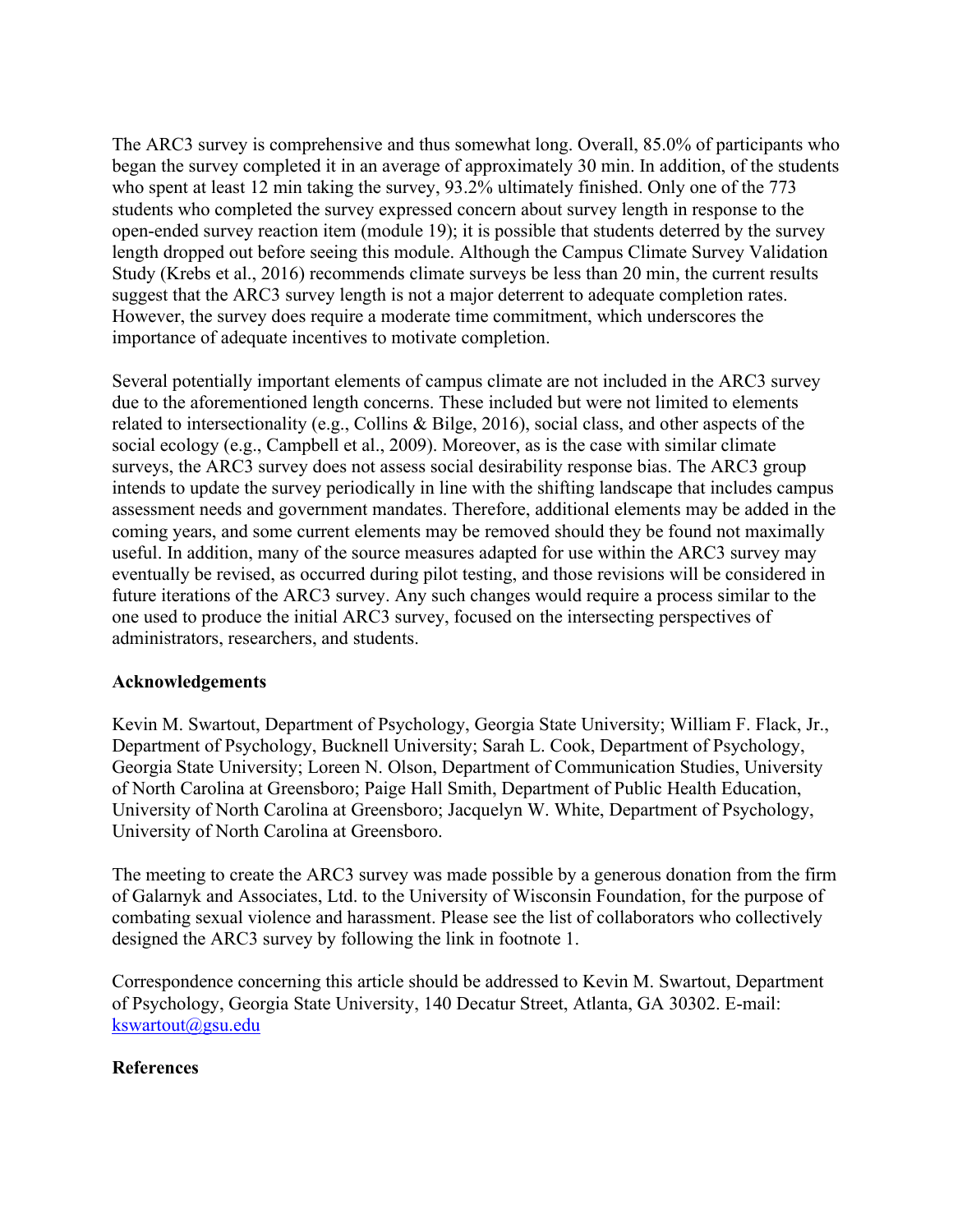- American College Health Association. (2016). *American College Health Association-National College Health Assessment II: Reference Group Executive Summary Fall 2015*. Hanover, MD: Author.
- Banyard, V. L., Moynihan, M. M., Cares, A. C., & Warner, R. (2014). How do we know if it works? Measuring outcomes in bystander-focused abuse prevention on campuses. *Psychology of Violence*, *4*, 101–115. 10.1037/a0033470
- Bartoli, F., Carretta, D., Crocamo, C., Schivalocchi, A., Brambilla, G., Clerici, M., & Carrà, G. (2014). Prevalence and correlates of binge drinking among young adults using alcohol: A cross-sectional survey. *BioMed Research International*, *2014*, 930795. 10.1155/2014/930795
- Black, M. C., Basile, K. C., Breiding, M. J., Smith, S. G., Walters, M. L., Merrick, M. T., . . .Stevens, M. R. (2011). *The National Intimate Partner and Sexual Violence Survey (NISVS): 2010 Summary Report*. Atlanta, GA: National Center for Injury Prevention and Control, Centers for Disease Control and Prevention.
- Bonomi, A. E., Anderson, M. L., Nemeth, J., Bartle-Haring, S., Buettner, C., & Schipper, D. (2012). Dating violence victimization across the teen years: Abuse frequency, number of abusive partners, and age at first occurrence. *BMC Public Health*, *12*, 637.
- Brennan, C. L., Swartout, K. M., Cook, S. L., & Parrott, D. J. (2017). A qualitative analysis of offenders' emotional responses to perpetrating sexual assault. *Sexual Abuse: A Journal of Research and Treatment*. Advance online publication.
- Campbell, R., Dworkin, E., & Cabral, G. (2009). An ecological model of the impact of sexual assault on women's mental health. *Trauma, Violence, & Abuse*, *10*, 225–246. 10.1177/1524838009334456
- Centers for Disease Control and Prevention. (2011). *National Intimate Partner and Sexual Violence Survey (NISVS): 2011 Victimization Questions*. Retrieved from <http://stacks.cdc.gov/view/cdc/24726/cdc24726DS1.pdf>
- Clodfelter, T. A., Turner, M. G., Hartman, J. L., & Kuhns, J. B. (2010). Sexual harassment victimization during emerging adulthood: A test of routine activities theory and a general theory of crime. *Crime & Delinquency*, *56*, 455–481. 10.1177/0011128708324665
- Collins, P. H., & Bilge, S. (2016). *Intersectionality*. Malden, MA: Polity Press.
- Cook, S. L., Swartout, K. M., Goodnight, B. L., Hipp, T. N., & Bellis, A. L. (2015). Impact of violence research on participants over time: Helpful, harmful, or neither?*Psychology of Violence*, *5*, 314–324. 10.1037/a0038442
- Cortina, L. M., Swan, S., Fitzgerald, L. F., & Waldo, C. (1998). Sexual harassment and assault: Chilling the climate for women in academia. *Psychology of Women Quarterly*, *22*, 419– 441. 10.1111/j.1471-6402.1998.tb00166.x
- Cranney, S. (2015). The relationship between sexual victimization and year in school in U.S. colleges: Investigating the parameters of the "red zone."*Journal of Interpersonal Violence*, *30*, 3133–3145. 10.1177/0886260514554425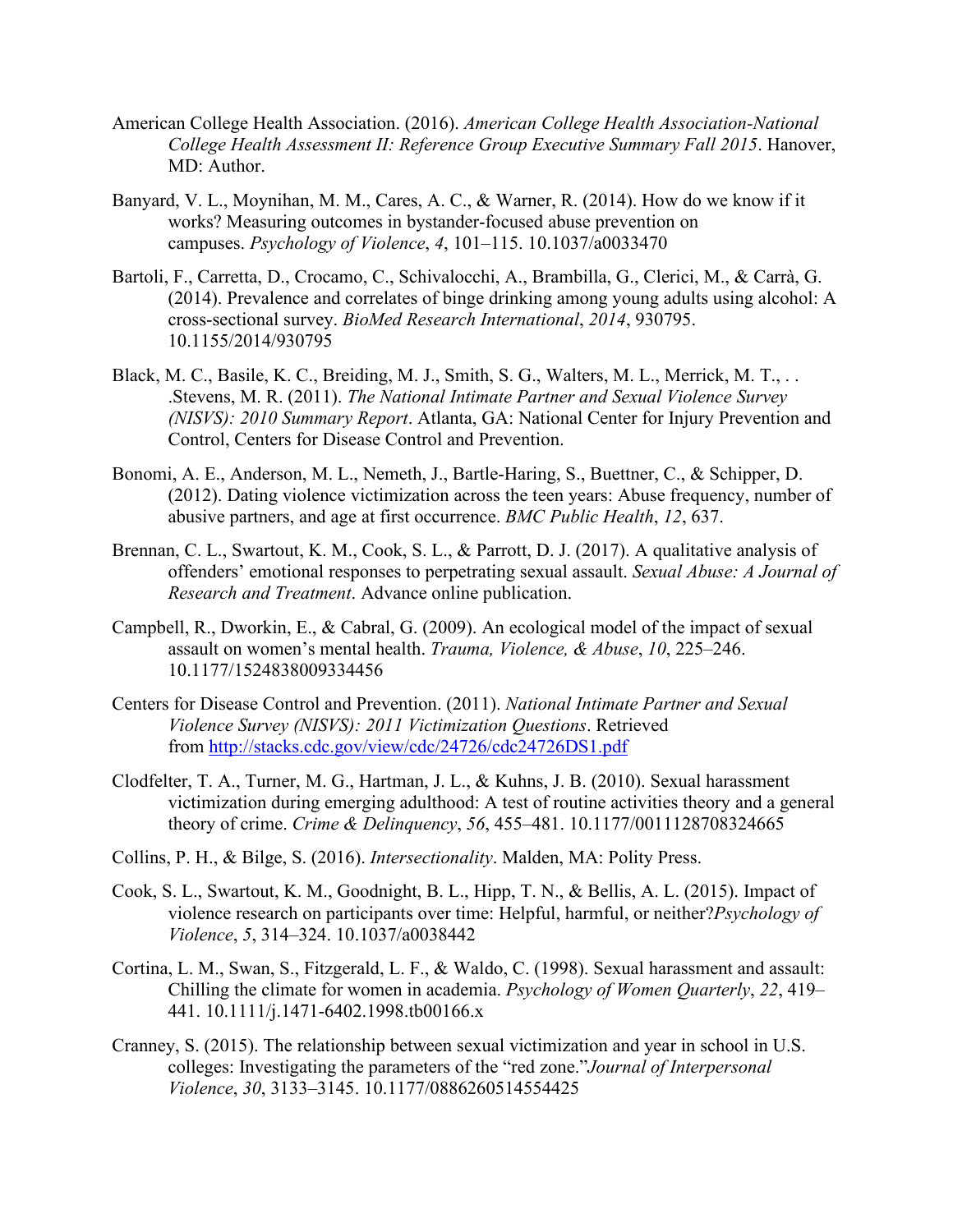- Cupach, W. R., & Spitzberg, B. H. (2004). *The dark side of relational pursuit: From attraction to obsession to stalking*. Mahwah, NJ: Erlbaum.
- Defense Equal Opportunity Management Institute. (2014). *DEOMI Organizational Climate Survey*. Retrieved from [https://deocs.net/docdownloads/sampledeocs\\_2014jan.pdf](https://deocs.net/docdownloads/sampledeocs_2014jan.pdf)
- DeKeseredy, W. S. (1988). Woman abuse in dating relationships: The relevance of social support theory. *Journal of Family Violence*, *3*, 1–13. 10.1007/BF00994662
- DeKeseredy, W. S., & Kelly, K. (1995). Sexual abuse in Canadian university and college dating relationships: The contribution of male peer support. *Journal of Family Violence*, *10*, 41– 53. 10.1007/BF02110536
- Devries, K. M., Child, J. C., Bacchus, L. J., Mak, J., Falder, G., Graham, K., . . .Heise, L. (2014). Intimate partner violence victimization and alcohol consumption in women: A systematic review and meta-analysis. *Addiction*, *109*, 379–391. 10.1111/add.12393
- DePrince, A. P., & Freyd, J. J. (2006). Costs and benefits of being asked about trauma history. *Journal of Trauma Practice*, *3*, 23–35. 10.1300/J189v03n04\_02
- Diener, E., Emmons, R. A., Larsen, R. J., & Griffin, S. (1985). The satisfaction with life scale. *Journal of Personality Assessment*, *49*, 71–75. 10.1207/s15327752jpa4901\_13
- Fisher, B. S., Cullen, F. T., & Turner, M. G. (2000). *The sexual victimization of college women*. Washington, DC: National Institute of Justice, Bureau of Justice Statistics.
- Fitzgerald, L. F., Gelfand, M. J., & Drasgow, F. (1995). Measuring sexual harassment: Theoretical and psychometric advances. *Basic and Applied Social Psychology*, *17*, 425– 445. 10.1207/s15324834basp1704\_2
- Fitzgerald, L. F., Magley, V. J., Drasgow, F., & Waldo, C. R. (1999). Measuring sexual harassment in the military: The Sexual Experiences Questionnaire (SEQ-DoD). *Military Psychology*, *11*, 243–263. 10.1207/s15327876mp1103\_3
- Flack, W. F., Jr., Caron, M. L., Leinen, S. J., Breitenbach, K. G., Barber, A. M., Brown, E. N., . . .Stein, H. C. (2008). "The red zone": Temporal risk for unwanted sex among college students. *Journal of Interpersonal Violence*, *23*, 1177–1196. 10.1177/0886260508314308
- Fox, K. A., Nobles, M. R., & Akers, R. L. (2011). Is stalking a learned phenomenon? An empirical test of social learning theory. *Journal of Criminal Justice*, *39*, 39–47. 10.1016/j.jcrimjus.2010.10.002
- Franklin, C. A., Bouffard, L. A., & Pratt, T. C. (2012). Sexual assault on the college campus: Fraternity affiliation, male peer support, and low self-control. *Criminal Justice and Behavior*, *39*, 1457–1480. 10.1177/0093854812456527
- Fryer, C. S., Passmore, S. R., Maietta, R. C., Petruzzelli, J., Casper, E., Brown, N. A., . . .Quinn, S. C. (2016). The symbolic value and limitations of racial concordance in minority research engagement. *Qualitative Health Research*, *26*, 830–841. 10.1177/1049732315575708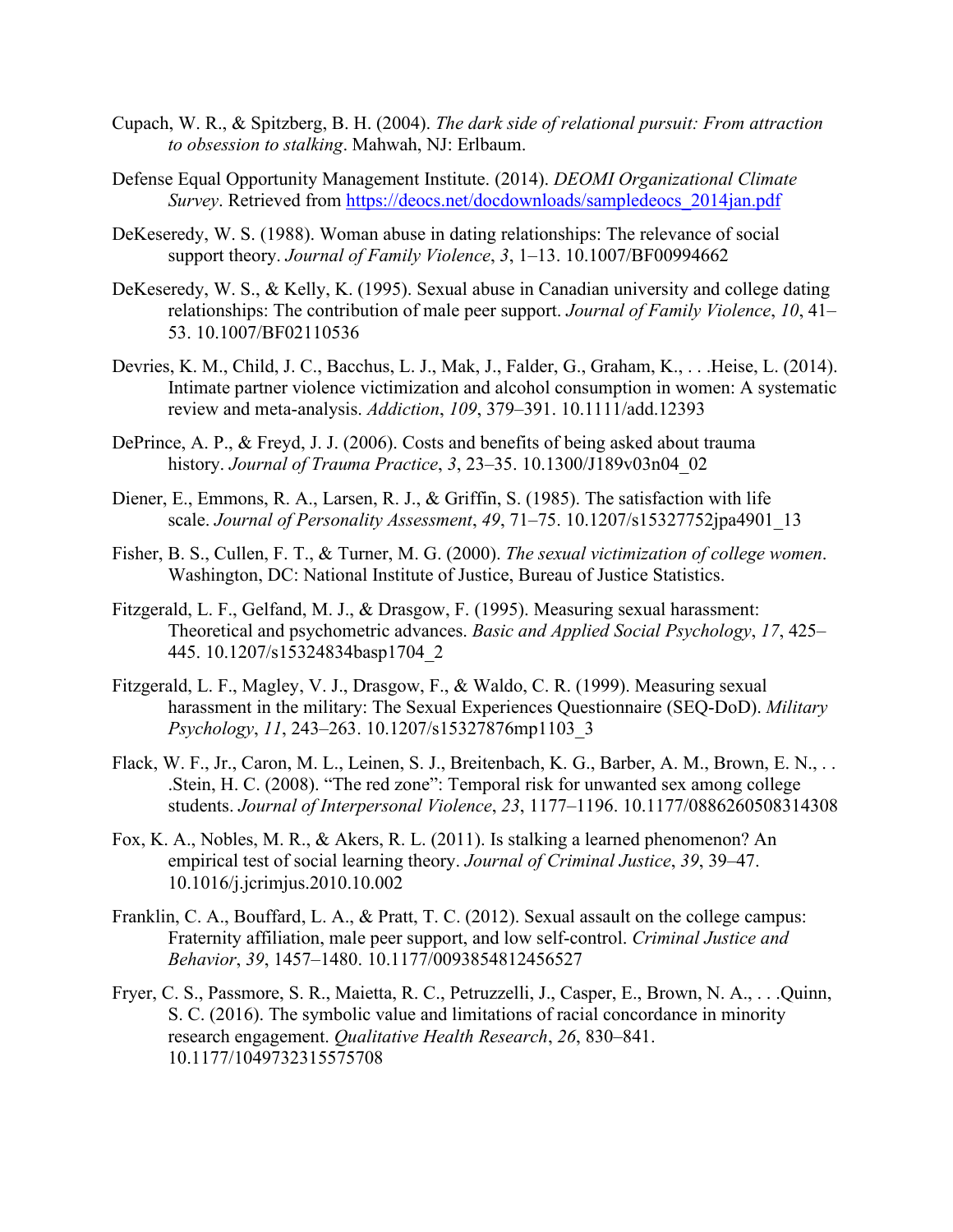- Gomez, J. M., Rosenthal, M. N., Smith, C. P., & Freyd, J. J. (2015). Participant reactions to questions about gender-based sexual violence: Implications for campus climate surveys. *eJournal of Public Affairs* [Special Issue on Higher Education's Role on Preventing and Responding to Gender-Based Violence], *4*, 39–71. 10.21768/ejopa.v4i2.75
- Hamby, S. (2016). Self-report measures that do not produce parity in intimate partner violence: A multi-study investigation. *Psychology of Violence*, *15*, 149–158.
- Hanisch, K. A., & Hulin, C. L. (1990). Job attitudes and organizational withdrawal: An examination of retirement and other voluntary withdrawal behaviors. *Journal of Vocational Behavior*, *37*, 60–78. 10.1016/0001-8791(90)90007-O
- Hipp, T. N., & Cook, S. L. (in press). Rape and sexual assault on campus, in diverse populations, and in the spotlight. In C.Renzetti, J.Edelson, & R.Bergen (Eds.), *Sourcebook on violence against women* (4th ed.). Thousand Oaks, CA: Sage.
- Humphreys, T. P., & Brousseau, M. M. (2010). The sexual consent scale-revised: Development, reliability, and preliminary validity. *Journal of Sex Research*, *47*, 420–428. 10.1080/00224490903151358
- Karen, A. P., Wei, Q., & Scott, T. L. (2017). Binge drinking and academic performance, engagement, aspirations, and expectations: A longitudinal analysis among secondary school students in the COMPASS study. Health promotion and chronic disease prevention in Canada: Research. *Policy & Practice*, *37*, 376–385.
- Kimble, M., Neacsiu, A. D., Flack, W. F., Jr., & Horner, J. (2008). Risk of unwanted sex for college women: Evidence for a red zone. *Journal of American College Health*, *57*, 331– 338. 10.3200/JACH.57.3.331-338
- Kohl-Welles, J. (2015). *Washington State Senate Bill 5518*.
- Koss, M. P., Abbey, A., Campbell, R., Cook, S., Norris, J., Testa, M., . . .White, J. (2007). Revising the SES: A collaborative process to improve the assessment of sexual aggression and victimization. *Psychology of Women Quarterly*, *31*, 357–370. 10.1111/j.1471-6402.2007.00385.x
- Koss, M. P., & Gidycz, C. A. (1985). Sexual Experiences Survey: Reliability and validity. *Journal Of Consulting And Clinical Psychology*, *53*, 422–423. 10.1037/0022- 006X.53.3.422
- Krebs, C., Lindquist, C., Berzofsky, M., Shook-Sa, B., Peterson, K., . . .Stroop, J. (2016). *Campus Climate Validation Survey Validation Study* (Final Tech Rep. No. RTI/BJS). Retrieved from <https://www.bjs.gov/content/pub/pdf/ccsvsftr.pdf>
- LaValle, K. P. (2015). *New York State Senate Bill S5965*.
- Lent, R. W., Singley, D., Sheu, H., Schmidt, J. A., & Schmidt, L. C. (2007). Relation of socialcognitive factors to academic satisfaction in engineering students. *Journal of Career Assessment*, *15*, 87–97. 10.1177/1069072706294518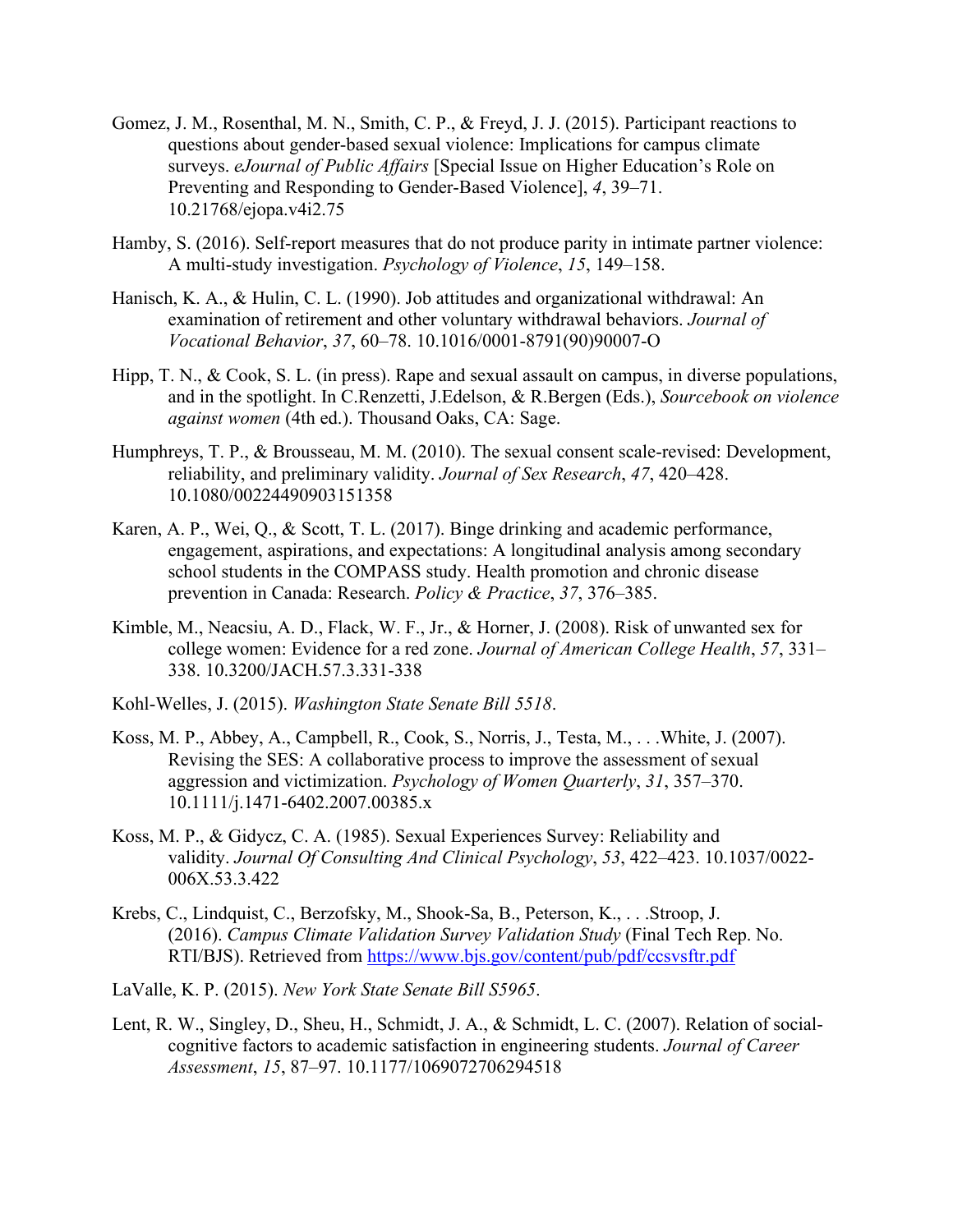- López-Ortega, M., Torres-Castro, S., & Rosas-Carrasco, O. (2016). Psychometric properties of the Satisfaction with Life Scale (SWLS): Secondary analysis of the Mexican Health and Aging Study. *Health and Quality of Life Outcomes*, *14*, 170. 10.1186/s12955-016-0573-9
- Lounsbury, J. W., Saudargas, R. A., Gibson, L. W., & Leong, F. T. (2005). An investigation of broad and narrow personality traits in relation to general and domain-specific life satisfaction of college students. *Research in Higher Education*, *46*, 707–729. 10.1007/s11162-004-4140-6
- Maietta, R. C. (2011). *Analyzing qualitative data: Using qualitative data analysis software to balance the expected and unexpected*. Presentation at the American Evaluation Association Summer Evaluation Institute. Retrieved August 10, 2015 from <http://comm.eval.org/communities/community-home/librarydocuments>
- Massachusetts Institute of Technology. (2014). *Community Attitudes on Sexual Assault Survey*. Retrieved from <http://web.mit.edu/surveys/health/>
- McHorney, C. A., Ware, J. E., Jr., Lu, J. F. R., & Sherbourne, C. D. (1994). The MOS 36-item Short-Form Health Survey (SF-36): III. Tests of data quality, scaling assumptions, and reliability across diverse patient groups. *Medical Care*, *32*, 40–66. 10.1097/00005650- 199401000-00004
- McMahon, S., Allen, C. T., Postmus, J. L., McMahon, S. M., Peterson, N. A., & Lowe Hoffman, M. (2014). Measuring bystander attitudes and behavior to prevent sexual violence. *Journal of American College Health*, *62*, 58–66. 10.1080/07448481.2013.849258
- McMahon, S., Stepleton, K., & Cusano, J. (2014). *Understanding and responding to campus sexual assault: A guide to climate assessment for colleges and universities*. Retrieved from <https://socialwork.rutgers.edu/file/1730/download>
- Murphy, J. G., Hoyme, C. K., Colby, S. M., & Borsari, B. (2006). Alcohol consumption, alcohol-related problems, and quality of life among college students. *Journal of College Student Development*, *47*, 110–121. 10.1353/csd.2006.0010
- Murphy, J. G., McDevitt-Murphy, M. E., & Barnett, N. P. (2005). Drink and be merry? Gender, life satisfaction, and alcohol consumption among college students. *Psychology of Addictive Behaviors*, *19*, 184–191. 10.1037/0893-164X.19.2.184
- National Institute on Alcohol Abuse and Alcoholism. (2003). *National Council on Alcohol Abuse and Alcoholism Recommended Sets of Alcohol Consumption Questions*. Retrieved from [https://www.niaaa.nih.gov/research/guidelines-and-resources/recommended](https://www.niaaa.nih.gov/research/guidelines-and-resources/recommended-alcohol-questions)[alcohol-questions](https://www.niaaa.nih.gov/research/guidelines-and-resources/recommended-alcohol-questions)
- Ng, Z. J., Huebner, S. E., & Hills, K. J. (2015). Life satisfaction and academic performance in early adolescents: Evidence for reciprocal association. *Journal of School Psychology*, *53*, 479–491. 10.1016/j.jsp.2015.09.004
- Nukulkij, P. (2011). *AAUW Knowledge Networks: Harassment at School Survey*. Retrieved from [http://www.aauw.org/files/2013/02/crossing-the-line-harassment-at-school-survey](http://www.aauw.org/files/2013/02/crossing-the-line-harassment-at-school-survey-methodology.pdf)[methodology.pdf](http://www.aauw.org/files/2013/02/crossing-the-line-harassment-at-school-survey-methodology.pdf)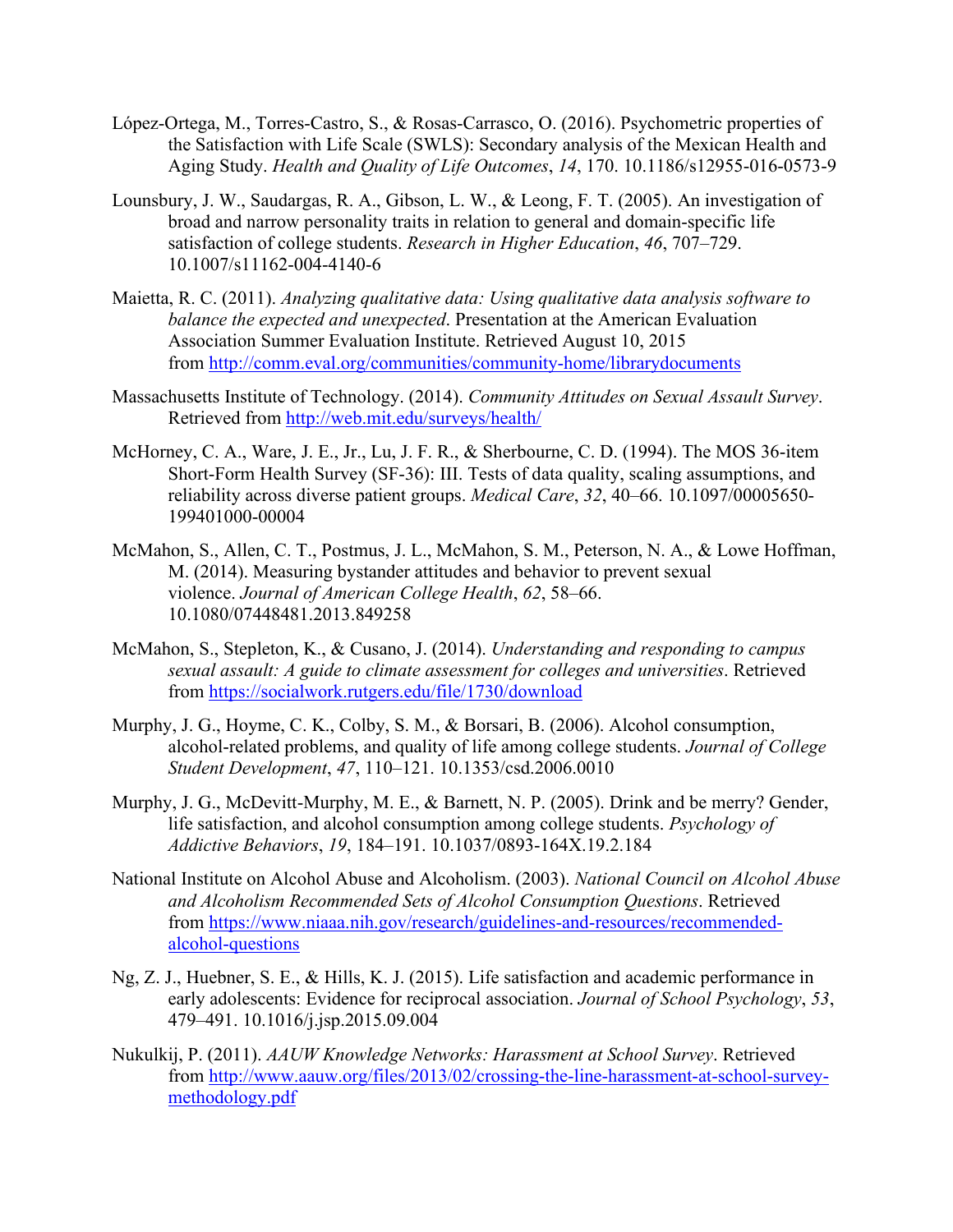- Ramos, A. (2000). *Sexual harassment at the University of Puerto Rico* (Unpublished doctoral dissertation). University of Illinois at Urbana-Champaign.
- Rebelez, R., & Furlong, M. J. (2013). Psychometric Support for an Abbreviated Version of the California School Climate and Safety Survey. *International Journal of School & Educational Psychology*, *1*, 154–165. 10.1080/21683603.2013.819306
- Rosenthal, M. N., Smidt, A. M., & Freyd, J. J. (2016). Still second class: Sexual harassment of graduate students. *Psychology of Women Quarterly*, *40*, 364–377.
- Schwartz, M. D., DeKeseredy, W. S., Tait, D., & Alvi, S. (2001). Male peer support and a feminist routing activities theory: Understanding sexual assault on the college campus. *Justice Quarterly*, *18*, 623–649. 10.1080/07418820100095041
- Smith, C. P., & Freyd, J. J. (2017). Insult, then injury: Interpersonal and institutional betrayal linked to health and dissociation. *Journal of Aggression, Maltreatment, & Trauma*, *26*, 1117–1131. 10.1080/10926771.2017.1322654
- Smith, P. H., Earp, J. A., & DeVellis, R. (1995). Measuring battering: Development of the Women's Experience with Battering (WEB) Scale. *Women's Health: Research on Gender, Behavior, & Policy*, *1*, 273–288.
- Stoner, J. E., & Cramer, R. J. (2017). Sexual violence victimization among college females: A systematic review of rates, barriers, and facilitators of health service utilization on campus. *Trauma, Violence, and Abuse*. Advance online publication. 10.1177/1524838017721245
- Swartout, K. M., Swartout, A. G., Brennan, C. L., & White, J. W. (2015). Trajectories of male sexual aggression from adolescence through college: A latent class growth analysis. *Aggressive Behavior*, *41*, 467–477. 10.1002/ab.21584
- Tharp, A. T., DeGue, S., Valle, L. A., Brookmeyer, K. A., Massetti, G. M., & Matjasko, J. L. (2013). A systematic qualitative review of risk and protective factors for sexual violence perpetration. *Trauma, Violence, & Abuse*, *14*, 133–167. 10.1177/1524838012470031
- Ullman, S. E., Relyea, M., Sigurvinsdottir, R., & Bennett, S. (2018). *A short measure of social reactions to sexual assault: The SRQ-S*. Manuscript submitted for publication.
- Ware, J. E., Jr., & Sherbourne, C. D. (1992). The MOS 36-item Short-Form Health Survey (SF-36). *Medical Care*, *30*, 473–483. 10.1097/00005650-199206000-00002
- White, J. W., McMullin, D., Swartout, K. M., Sechrist, S., & Gollehon, A. (2008). Violence in intimate relationships: A conceptual and empirical examination of sexual and physical aggression. *Children and Youth Services Review*, *30*, 338–351. 10.1016/j.childyouth.2007.10.003
- White House Task Force to Protect Students from Sexual Assault. (2014, April). *Not alone: The first report of the White House Task Force to Protect Students From Sexual Assault*. Washington, DC: The White House.
- Wood, L., Sully, C., Kammer-Kerwick, M., Follingstad, D., & Busch-Armendariz, N. (2017). Climate surveys: An inventory of understanding sexual assault and other crimes of